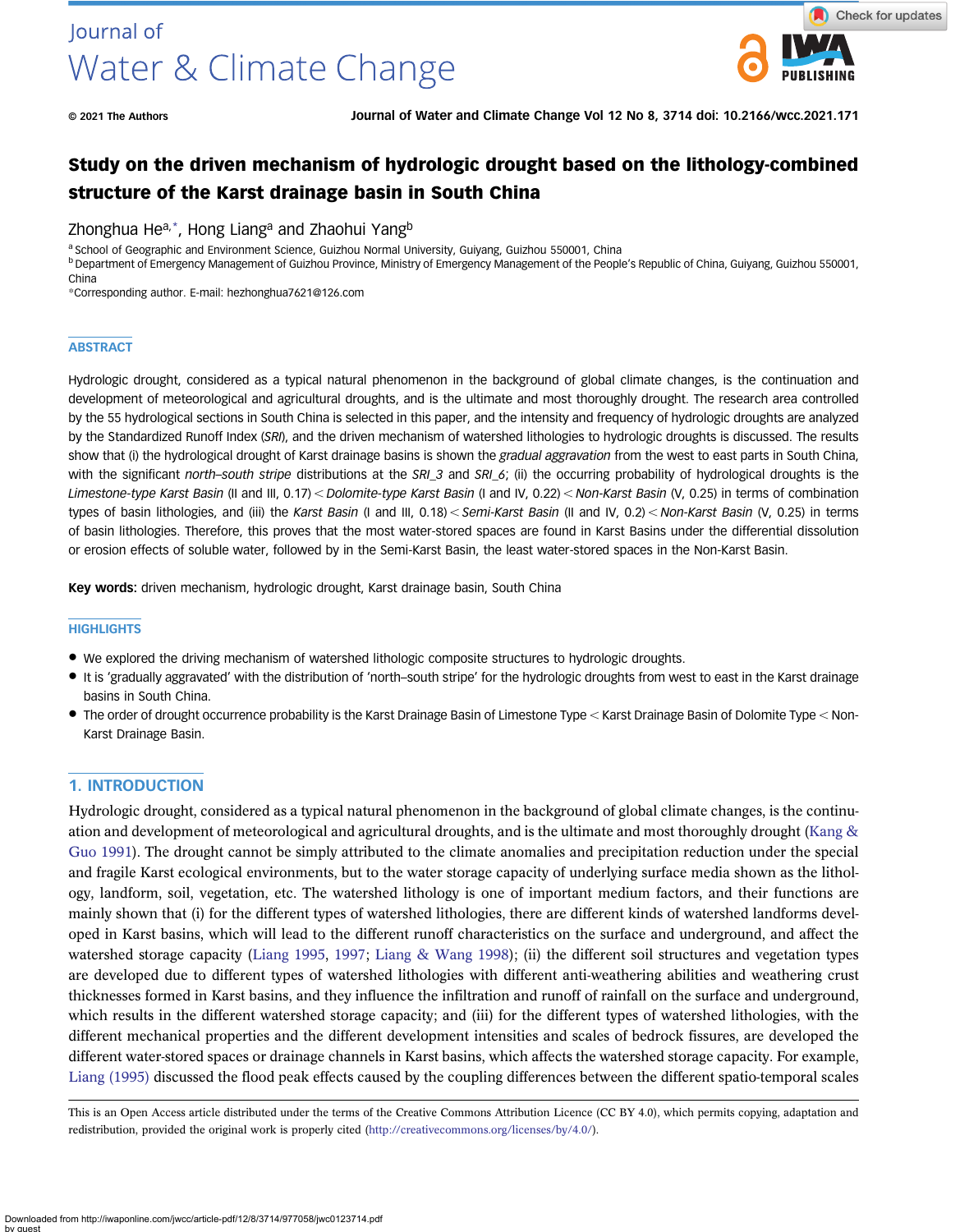of Karst drainage basins and the different spatial configurations of landform types. It found that there is a positive proportional relationship between peak values and watershed areas in the Non-Karst basins, and a special relationship in the middle and small Karst basins due to the double geomorphic system structures on the surface and underground. Meanwhile, the watershed lithology is one of the important factors affecting the low-flow runoff moduli in the middle and small Karst basins. For instance, the larger the proportion of watershed limestones, the smaller the low-flow runoff moduli, and the larger the proportion of watershed dolomites, the larger the low-flow runoff moduli [\(Liang & Wang 1998](#page-18-0)). Wang's research [\(Wang](#page-19-0) et al. 2002) showed that the impacts of different natural factors on the low-flow runoff in the dry seasons, such as the spatial scales of Karst basins, watershed lithologies, and landform types, are very significant. For instance, the larger the proportion of peak-cluster depressions, the smaller the low-flow runoff moduli, and the larger the proportion of the Fenglin Rongyuan (Basin), the larger the low-flow runoff moduli. Therefore, to make the identification and extraction of lithologic types in Karst drainage basins, and to analyze their spatial coupling structures in this paper, it is helpful to study the rule of watershed water storage, and to reveal the driven mechanism of watershed hydrologic droughts ([Liang 1995,](#page-18-0) [1997](#page-18-0); [Liang & Wang 1998](#page-18-0)). For the previous studies on hydrological droughts, some scholars have carried out the quantitative expressions for the hydrologic drought characteristics by the theory of runs [\(Yevjevich 1967\)](#page-19-0) and have studied the extreme hydrologic drought characteristics obeyed the normal, lognormal, and gamma distributions ([Sen 1977](#page-18-0), [1990,](#page-18-0) [1991;](#page-19-0) [Guven](#page-17-0) [1983;](#page-17-0) [Sharma 1998\)](#page-19-0). The Regional Drought Area Index (RDAI) and the Drought Potential Index (DPI) are used to charac-terize regional hydrological droughts [\(Fleig](#page-17-0) et al. 2011), and the relationship between the drought duration and intensity was also further discussed by [Kim & Valdés \(2006\)](#page-18-0) and [Panu & Sharma \(2009\).](#page-18-0) The influences of river regulation and water diver-sion from other places on the process and level of hydrologic droughts are analyzed by Wen et al. [\(2011\)](#page-19-0) employing the Standardized Runoff Index (SRI) and the Standardized Precipitation Index (SPI). The level, process, and recurrence period of hydrologic droughts are studied by the Palmer Drought Severity Index (PDSI), the Soil Moisture Model (SMM), and the Standardized Rainfall Index (SRI), as well as the Vegetation Health Index (VHI) [\(Nyabeze 2004;](#page-18-0) [Mondal & Mujumdar](#page-18-0) [2015\)](#page-18-0), respectively. The time-series analysis and random simulation of hydrologic drought severities have been carried out using an autoregression model ([Abebe & Foerch 2008\)](#page-17-0), and the probabilistic prediction of hydrologic droughts is analyzed by Hao et al. [\(2016\)](#page-17-0) using a conditional probability based on the meta-Gaussian model. [Seibert](#page-18-0) et al. (2017) made the sea-sonal forecast for hydrologic droughts using a statistical analysis method in the Limpopo Basin. In addition, [Rudd](#page-18-0) et al. [\(2017\)](#page-18-0) firstly characterized droughts over the last century by a national-scale gridded hydrologic model well-simulated low flow in many catchments across Great Britain. The historic drought periods (1891–2015) were better identified employing time series of monthly mean river flow and soil moisture based on the threshold level method. Meanwhile, the spatial–temporal distribution differences between the meteorological and hydrological droughts are explored by some scholars ([Hisdal &](#page-18-0) [Tallaksen 2003](#page-18-0); [Tallaksen](#page-19-0) et al. 2009; [Yang](#page-19-0) et al. 2021) in terms of basin scales. The temporal and spatial evolution patterns of hydrological droughts are studied by employing different drought indexes in terms of the national or regional scales. For example, the hydrological drought severity in region of Thessaly, Greece with varying geomorphologic characteristics are explored by [Vasiliades & Loukas \(2009\)](#page-19-0) using the Palmer four indices (PDSI, Weighted PDSI, PHDI, and the moisture anomaly Z-index) combined with the UTHBAL conceptual water balance model. [Tabari](#page-19-0) et al. (2013) discussed the hydrological drought characteristics by the Streamflow Drought Index (SDI) in the northwest of Iran over the period 1975–2009. It was found that some of the streamflow volume series did not follow the normal distribution, and extreme droughts occurred most frequently in the last 12 years from 1997–1998 to 2008–2009. Leng et al. [\(2015\)](#page-18-0) assessed the climate change impact in China on droughts from meteorological, agricultural, and hydrologic perspectives by the SPI, SSWI, and SRI, respectively. They thought that the meteorological, hydrological, and agricultural droughts will become more severe, prolonged, and frequent in 2020–2049 compared with 1971–2000. [Vazifehkhah & Kahya \(2018\)](#page-19-0) analyzed the influences of winter North Atlantic Oscillation (NAO) and Arctic Oscillation (AO) extreme phases on hydrological drought using a Standardized Streamflow Index (SSI) over Turkey and northern Iran. The droughts in various magnitudes during the positive extreme phases of NAO were found in Western and Eastern Turkey while fewer droughts were observed in Iran during the negative NAO and AO extreme phases. The hydrological droughts were more strongly affected by the negative NAO and AO extreme phases in a shorter period than by the positive NAO and AO phases in a longer period. Ding et al. [\(2021\)](#page-17-0) studied the propagation relationship between meteorological and hydrological drought, and the most susceptible regions in China and global scale. There was a stronger relationship between the two types of drought in summer and autumn than in spring and winter. The most susceptible regions were tropical and subtropical Chinese southern zones in China and equatorial and warm temperate climate zones in global. The variable threshold level approach is employed to analyze the hydrological drought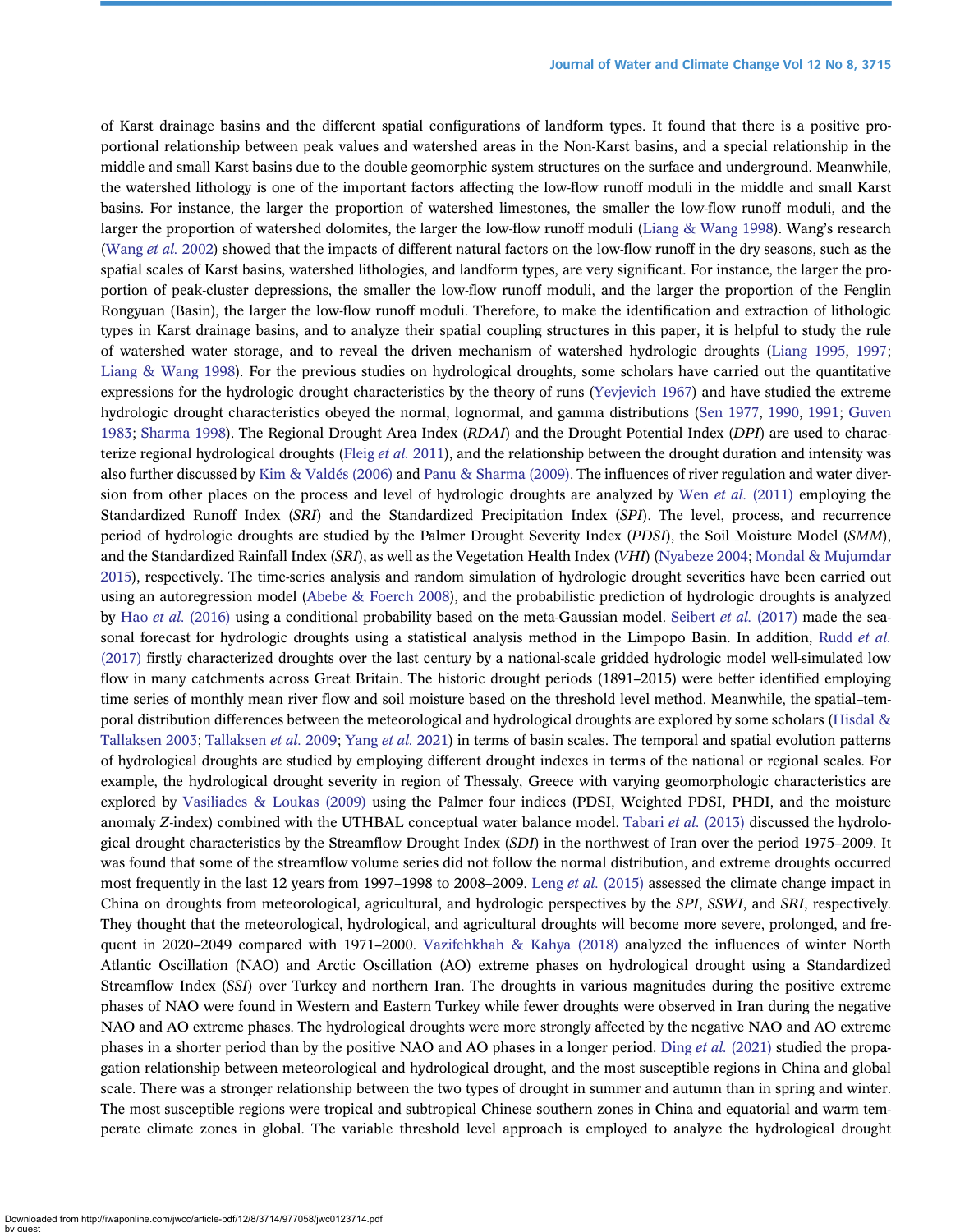characteristics in Bundelkhand region of Central India during 1974–2009 [\(Swetalina & Thomas 2016\)](#page-19-0) and to estimate the return period of hydrologic droughts in southeastern semi-arid region of Iran. It was found that the vegetation cover play important roles in the hydrologic drought length [\(Modarres & Sarhadi 2010](#page-18-0)). Drought duration, severity, and frequency are analyzed for steep topography in the central Vietnam and other parts of Southeast Asia at different timescales ([Firoz](#page-17-0) et al. 2018). The more severe droughts are observed in groundwater dependent areas, where have longer durations rather than higher intensities [\(Rudd](#page-18-0) et al. 2017). The relationship between the El Niño-Southern Oscillation (ENSO) and hydrologic variability in the United States is discussed using Empirical Orthogonal Function (EOF)/Principal Component Analysis (PCA), and it is found the positive relationships in the Pacific Northwest, whereas negative relationships in southern California and the northern Great Plains (Ryu [et al.](#page-18-0) 2010). Finally, to explore the feasibility of the SRI in Southwest China, Liu et al. [\(2016\)](#page-18-0) simulated a long-term daily hydrological and meteorological data series by the Xinanjiang model and calculated the SRI. It proves that the onset, severity, and duration of extremely droughts are detected well by the SRI. For the studies on hydrological droughts in China, [Feng &](#page-17-0) [Wang \(1997\)](#page-17-0) and [Feng & Jia \(1997\)](#page-17-0) mainly discussed the influence factors of runoff volume in the dry season, and the identification method of hydrological droughts based on the theory of runs, and analyzed the hydrologic drought severities by the time fractal dimensions. [Feng \(1993,](#page-17-0) [1994](#page-17-0), [1995\)](#page-17-0) studied the probability density and distribution functions of extreme hydrologic drought durations. The joint distribution of hydrologic drought characteristics is constructed employing the Copula Joint Distribution Function (Yan et al. [2007;](#page-19-0) [Ma & Song 2010;](#page-18-0) Xu et al. [2010](#page-19-0); [Zhou](#page-19-0) et al. 2011). However, most of the researches are mainly to make the identification, characteristic analysis, and prediction for hydrologic droughts by different drought indices, respectively. For instance, Zhai et al. [\(2015\)](#page-19-0) established a new hydrologic drought assessment index such as Standard Water Resources Index (SWRI) and developed a complete basic framework of hydrologic drought identification, assessment, and characteristic analysis combined with the distributed hydrologic model, the copula function, and the statistical test method. The Standardized Streamflow Drought Index (SSDI) is established based on the optimal distributions such as the logistic, normal, two-parameter lognormal, or Weibull probability distribution [\(Zhao & Zhao 2016\)](#page-19-0), and it is validated in the applicability and rationality in the Fenhe River Basin. Combined with the percentages of runoff anomaly and precipitation anomaly, Wu et al. [\(2016\)](#page-19-0) constructed the Regional Hydrological Drought Index (RHDI) and obtained the corresponding frequency of drought grade, and further determined the threshold value of the different drought levels for regional hydrological droughts. The Copula Model of two-variable joint distribution of hydrologic drought characteristics is built based on the test method of Cramer–von Mises Statistics associated with Rosenblatt transfer (Tu [et al.](#page-19-0) 2016), and it is analyzed the hydrologic drought characteristics and water shortage responses in the Dongjiang River Basin under a changing environment. Ren et al. [\(2016\)](#page-18-0) quantitatively separated the contribution of climate change and human activities on runoff reduction based on the Variable Infiltration Capacity Model (VICM) and analyzed the spatio-temporal evolution characteristics of hydrological droughts by the SRI. The Standard Precipitation Evapotranspiration Index (SPEI) and the SDI are used to analyze the evaluation characteristics of both meteorological and hydrologic droughts and to discuss the response of hydrologic droughts to meteorological droughts (Li [et al.](#page-18-0) 2016). The SRI, SDI, and associated indicators with the trend, time lag cross-correlation are applied to analyze the spatial–temporal characteristics of meteorological and hydrologic droughts across the Yellow River Basin (YRB) during the periods 1961–2010 (He et al. [2015a](#page-17-0)). According to the correlation characteristics of seasonal runoff, the copula prediction model of hydrologic droughts based on the copula function, runoff distribution function, and SRI is constructed by [Zhang](#page-19-0) et al. (2016), and the empirical analysis is carried out by the hydrologic station of the Aksu River West Bride.

However, the present studies on the hydrologic droughts in Karst basins, except for some relevant research contents of this team ([He & Chen 2013](#page-17-0); He et al. [2013,](#page-17-0) [2014,](#page-17-0) [2015b,](#page-18-0) [2018a](#page-18-0), [2018b\)](#page-18-0), have not seen more detailed studies reporting. Thus, the objectives of this study are (i) to discuss the types of Karst drainage basins based on the spatial coupling structures of different lithologies in Section 4.1; (ii) to comparatively analyze the hydrological drought characteristics in terms of different time scales and spatial coupling of lithologies in Section 4.2; and (iii) to systematically study the driven mechanism of the single lithology and the different lithologies coupled to hydrological droughts in Section 4.3. Therefore, it is beneficial to promote the development of Karst hydrographic geomorphology.

# 2. STUDY AREAS

The South China (SC), taking Guizhou, Yunnan, and Guangxi as the center, is a typical distribution region of the Cone Karst, Sword Karst, and Tower Karst. This study was to select the Karst drainage basins controlled by 55 hydrological stations in the SC as the research area. It is enclosed by the eastern longitudes of  $101^{\circ}55'55''-110^{\circ}55'45''$  and northern latitudes of  $22^{\circ}$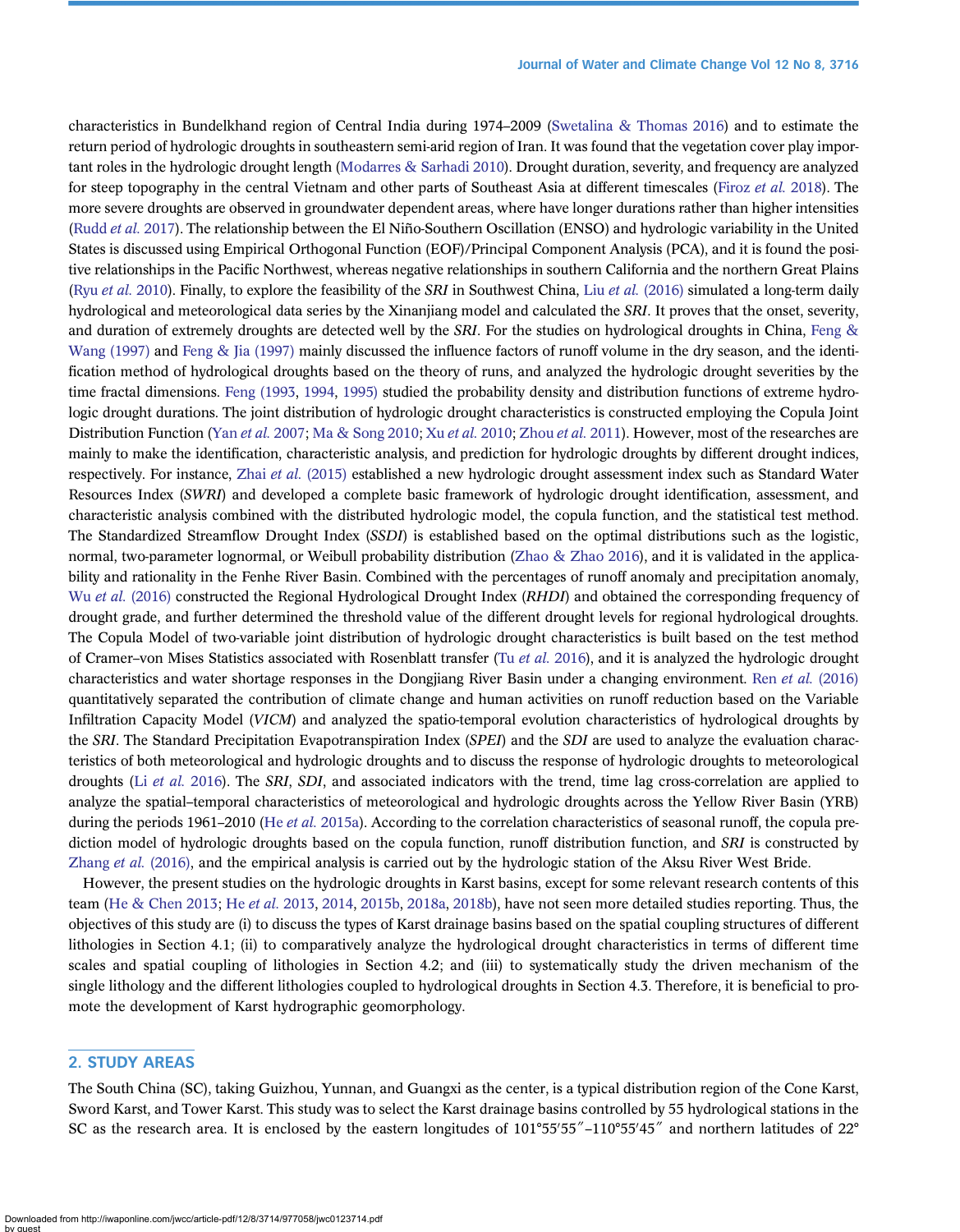42′57″–29°13′11″ with an area of 352,526 km<sup>2</sup> and an average elevation of 1,065.62 m. The research area is mainly included the most area of Guizhou Province (37.97%), southeastern area of Yunnan Province (25.36%), and northwestern and northern areas of Guangxi Province (36.67%) ([Figure 1\)](#page-4-0). It is located in the climatic zones of north subtropical humid climate and south subtropical semi-humid climate with the mean annual rainfall of 1,000–1,300 mm, and the average annual temperature of 16–23 °C. The study area is divided into two parts of the Yangtze and Pearl River Basins by the Wumeng–Miaoling Mountains. That means the Jinshajiang River System, the Upper Yangtze River Mainstream System, the Wujiang River System, and the Dongting Lake System of the Yangtze River Basin are located in the north of research area, whereas the Duliu River System (in Guizhou), the Yuanjiang River System (in Yunnan), and the Xijiang River System (in Guangxi) of the Pearl River Basin in the south of research area.

# 3. DATA AND METHODS

# 3.1. Research data

# 3.1.1. Hydrologic data

Hydrologic drought is usually shown by the reduction and the cutoff of the runoff volumes on the surface and underground rivers, and the decline of table levels in the lakes and reservoirs [\(Van Loon & Van Lanen 2012](#page-19-0); [Van Loon & Laaha 2015\)](#page-19-0). Hydrologic data of the 55 hydrological stations (including 25 in Guizhou, 19 in Guangxi, and 11 in Yunnan; [Table 1](#page-5-0)) in this study were obtained from the Hydrology Statistical Yearbook compiled by the Ministry of Water Resources of the People's Republic of China (Hydrologic Year Book of People's Republic of China<sup>1</sup>) and calculated the monthly average runoff volume during the periods 1970–2013. The hydrological stations selected in this paper must have 44 years of continuous hydrological observation, and continuous defect data must be less than 3 months. All the data will be made quality analysis (reliability, homogeneity, and representativeness), and for the months of defect data are interpolated by the cubic spline function. The interpolations must keep the same change trend as the total values during the periods 1970–2013. In order to eliminate the influence of different basin areas, hydrologic data were standardized in this study.

# 3.1.2. Lithologic data

Firstly, we all know that the geological lithological types and structures are basically unchanged during the periods 1970– 2013, because the formation and evolution of geologic lithologies are a slow geological process. This paper made some preprocessing for TM images corresponding to the mean runoff of the minimum month in 2006 (Time: January to December 2006) and extracted the study area of remote sensing images controlled by 55 hydrological stations (He [et al.](#page-17-0) 2012). Secondly, the research area was extracted from the Comprehensive Geological Map of 1:500,000 in Guizhou, Yunnan, and Guangxi Provinces carried out by the geometric correction and projection correction, which was fused with the TM images. Thirdly, the remote sensing information of watershed lithologies was automatically extracted using object-oriented classification tech-nology based on the Comprehensive Geological Map of 1:500,000 in Guizhou, Yunnan, and Guangxi Provinces ([Jiao & Liang](#page-18-0) [2002\)](#page-18-0). Finally, to make the statistics for the lithologic types of areas and to calculate the area percentages [\(Table 1\)](#page-5-0).

# 3.2. Research methods

# 3.2.1. Identification of hydrological drought

Hydrologic drought is a phenomenon when the river flow is lower than its normal value. In other words, the river flow cannot satisfy the water supply demand in a certain period [\(Van Loon & Van Lanen 2012](#page-19-0); [Van Loon & Laaha 2015](#page-19-0)). According to the definition of hydrological droughts and Karst basin characteristics [\(Tsakiris](#page-19-0) [et al.](#page-18-0) 2007; Liu et al. 2012; [López-Moreno](#page-18-0) et al. [2013](#page-18-0); [Jehanzaib](#page-18-0) et al. 2020; [Zhou](#page-19-0) et al. 2020), the SRI was quoted to describe the hydrological drought characteristics in this paper. The SRI can be expressed as follows:

$$
SRI_{i,k} = \begin{cases}\n-\left(t - \frac{c_0 + c_1 t + c_2 t^2}{1 + d_1 t + d_2 t^2 + d_3 t^3}\right), & \text{for } 0 < H_{i,k}(x) \le 0.5 \\
\left(t - \frac{c_0 + c_1 t + c_2 t^2}{1 + d_1 t + d_2 t^2 + d_3 t^3}\right), & \text{for } 0.5 < H_{i,k}(x) \le 1.0\n\end{cases}
$$
\n(1)

<sup>1</sup> Hydrologic Year Book of People's Republic of China Hydrologic Data of Yangtze River Basin, Volume 6 and Hydrologic Data of Pearl River Basin, Volume 8.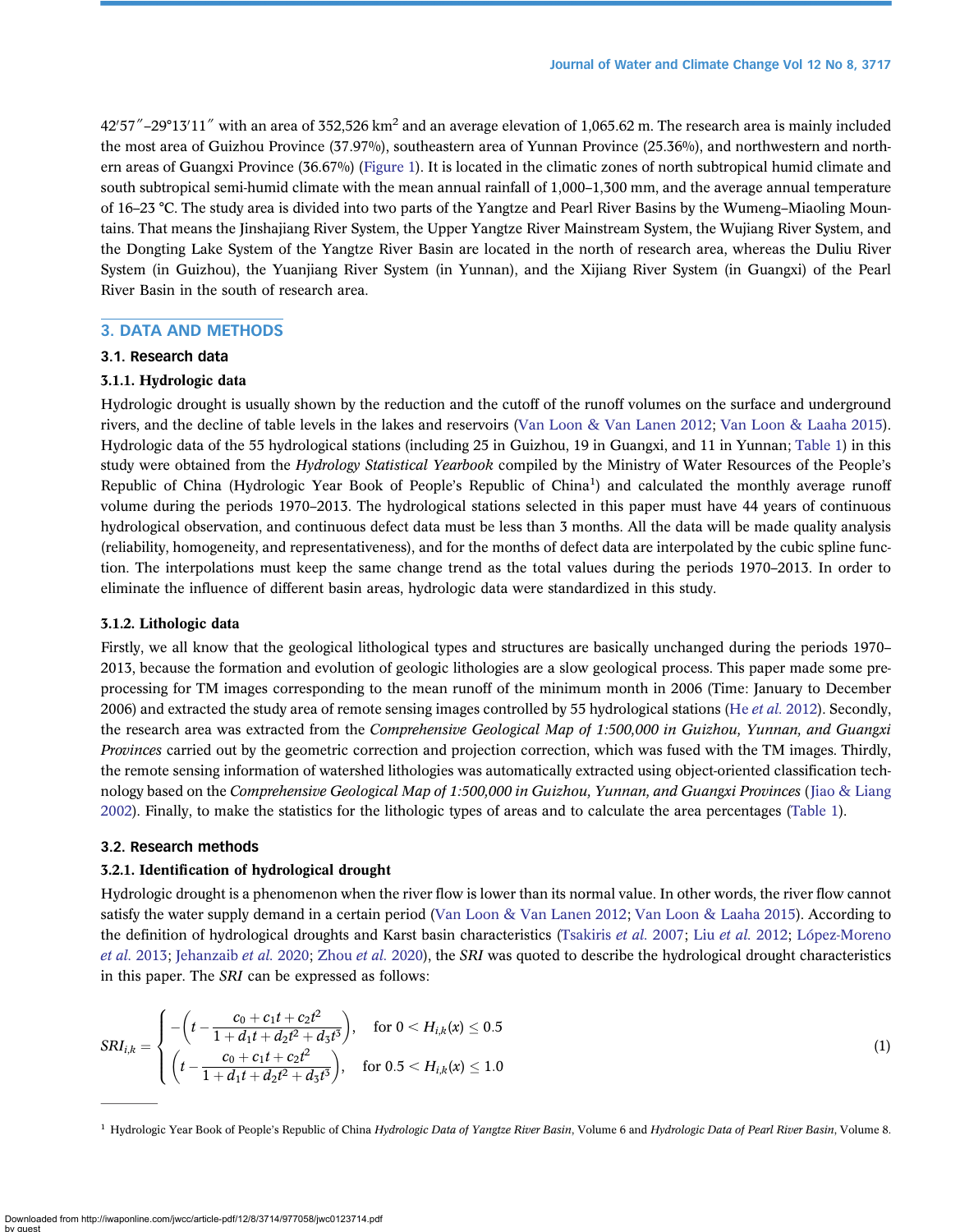<span id="page-4-0"></span>

Figure 1 | Distribution diagram of the research areas.

where

$$
t = \sqrt{\ln\left(\frac{1}{(H_{i,k}(X)^2)}\right)}, \quad \text{for } 0 < H_{i,k}(x) \le 0.5
$$
\n
$$
t = \sqrt{\ln\left(\frac{1}{1.0 - (H_{i,k}(X)^2)}\right)}, \quad \text{for } 0.5 < H_{i,k}(x) \le 1.0
$$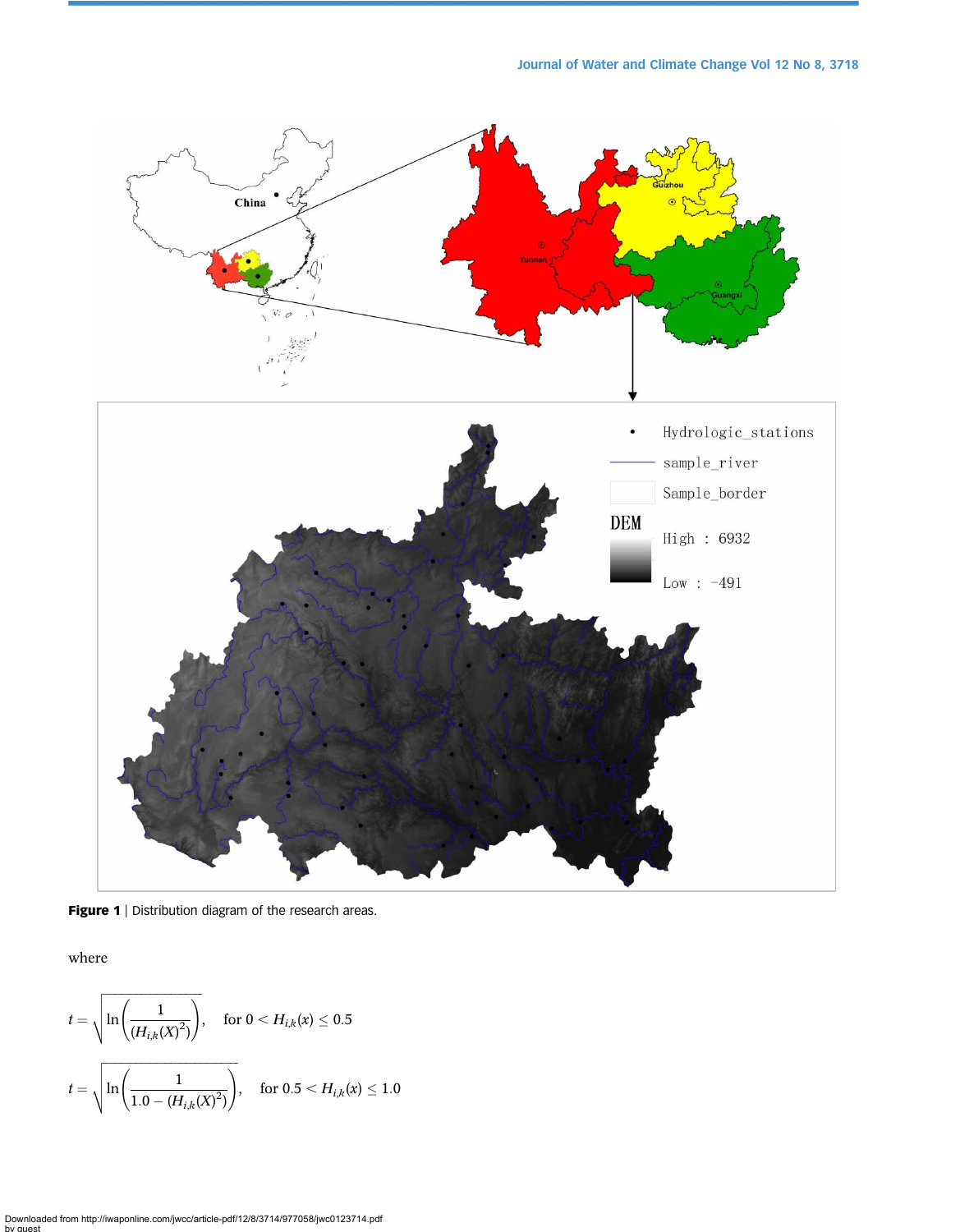<span id="page-5-0"></span>**Table 1** | The area percentage of basin lithologic types (%)

| No.          | Lithology<br><b>Station</b> | River                | c                |                  |                     |                  |                  | $\mathbf{o}$     |                 | Pt           |                  | T            |              | Longitude        | Latitude        | <b>Elevation</b> | Area<br>(km <sup>2</sup> ) |
|--------------|-----------------------------|----------------------|------------------|------------------|---------------------|------------------|------------------|------------------|-----------------|--------------|------------------|--------------|--------------|------------------|-----------------|------------------|----------------------------|
|              |                             |                      |                  | D                | $\pmb{\varepsilon}$ | J                | Κ                |                  | P               |              | s                |              | z            | (E)              | (N)             | (m)              |                            |
| $\mathbf{1}$ | Wujiayuanzi                 | Mei Jiang            | 21.41            | $\mathbf{0}$     | 9.34                | 0.59             | $\mathbf{0}$     | 23.89            | $\mathbf{0}$    | $\mathbf{0}$ | 16.59            | 28.18        | $\mathbf{0}$ | 107°41'          | 28°54'          | 814.86           | 1,230                      |
| 2            | Qixingguan                  | Liuchong River       | 8.53             | 0.62             | 0.28                | 1.08             | $\mathbf{0}$     | 0.33             | 58.38           | $\mathbf{0}$ | 0.31             | 30.49        | $\mathbf{0}$ | 104°57'          | 27°09'          | 1,718.35         | 2,999                      |
| 3            | Tatian River (two)          | Tatian River         | 10.98            | 6.01             | $\bf{0}$            | 0.83             | $\mathbf{0}$     | $\boldsymbol{0}$ | 60.28           | $\mathbf{0}$ | 0.09             | 21.81        | $\bf{0}$     | 105°40'          | $25^{\circ}17'$ | 1,262.02         | 1,391                      |
| 4            | Zhangba                     | Furong River         | 6.91             | $\boldsymbol{0}$ | 23.03               | 0.64             | $\mathbf{0}$     | 31.62            | 9.33            | $\mathbf{0}$ | 22.97            | 5.49         | $\mathbf{0}$ | 107°41'          | 28°48′          | 788.75           | 5,454                      |
| 5            | Gaoche                      | Dabang River         | 4.67             | $\boldsymbol{0}$ | $\mathbf{0}$        | 0.21             | 0.25             | $\mathbf{0}$     | 17.17           | $\mathbf{0}$ | $\mathbf{0}$     | 77.71        | $\bf{0}$     | 105°42'          | 25°50'          | 1,184.9          | 2,264                      |
| 6            | Panjiangqiao<br>(three)     | Beipan River         | 15.55            | 2.91             | 0.11                | 0.96             | 0.02             | $\mathbf{0}$     | 54.56           | $\bf{0}$     | $\mathbf{0}$     | 25.88        | $\bf{0}$     | 105°23'          | $25^{\circ}51'$ | 1,571.1          | 14,350                     |
| 7            | Xiawan                      | Dumu River           | 14.71            | 52.1             | 0.33                | $\bf{0}$         | $\boldsymbol{0}$ | 3.06             | 19.7            | $\bf{0}$     | 4.29             | 5.81         | $\bf{0}$     | $107^{\circ}10'$ | 26°32'          | 1,123.19         | 1,433                      |
| 8            | Huishui                     | Lian Jiang           | 20.88            | 21.1             | $\bf{0}$            | 0.46             | 2.35             | $\mathbf{0}$     | 28.64           | $\mathbf{0}$ | $\mathbf{0}$     | 26.57        | $\bf{0}$     | 106°36'          | $26^{\circ}07'$ | 1,107.43         | 908                        |
| 9            | Wujiangdu (three)           | Wujiang River        | 3.86             | 0.05             | 7.93                | 1.61             | 0.21             | 0.74             | 30.12           | 0.17         | $\boldsymbol{0}$ | 54.79        | 0.52         | 106°47'          | 27°18'          | 1,255.16         | 27,838                     |
| 10           | Xiangjiang                  | Xiangjiang<br>River  | $\boldsymbol{0}$ | $\boldsymbol{0}$ | 44.76               | 0.73             | $\mathbf{0}$     | 8.3              | 7.62            | $\mathbf{0}$ | 1.57             | 21.98        | 15.03        | 106°56′          | 27°41'          | 930.1            | 559                        |
| 11           | Libo                        | Zhang Jiang          | 58.35            | 1.34             | $\boldsymbol{0}$    | $\boldsymbol{0}$ | $\boldsymbol{0}$ | $\bf{0}$         | 28.52           | $\bf{0}$     | $\boldsymbol{0}$ | 11.79        | $\bf{0}$     | 107°53'          | 25°24'          | 776.2            | 1,213                      |
| 12           | Zhijin                      | Zhijin River         | $\mathbf{0}$     | $\boldsymbol{0}$ | $\mathbf{0}$        | $\mathbf{0}$     | $\mathbf{0}$     | 0                | 100             | $\bf{0}$     | $\mathbf{0}$     | $\mathbf{0}$ | $\mathbf{0}$ | 105°46'          | $26^{\circ}40'$ | 1,397.79         | 66.4                       |
| 13           | Hongjiadu (two)             | Liuchong River       | 1.64             | $\boldsymbol{0}$ | 2.38                | 3.37             | $\mathbf{0}$     | 1.16             | 35.5            | $\bf{0}$     | $\boldsymbol{0}$ | 55.35        | 0.59         | 105°52'          | 26°52'          | 1,439.45         | 9,656                      |
| 14           | Yuqing (three)              | Yuqing River         | $\mathbf{0}$     | $\mathbf{0}$     | 34.85               | $\mathbf{0}$     | 15.26            | 0.13             | 1.76            | 28.77        | $\mathbf{0}$     | 0.17         | 19.06        | 107°54'          | 27°14'          | 769.35           | 610                        |
| 15           | Yangchang                   | Sancha River         | 16.65            | 1.43             | $\bf{0}$            | $\mathbf{0}$     | 0.15             | 0                | 63.11           | $\mathbf{0}$ | 0.06             | 18.61        | $\mathbf{0}$ | 105°11'          | 26°39'          | 1,881.45         | 2,696                      |
| 16           | Huangmaocun<br>(two)        | Yangchang<br>River   | 1.13             | 0.46             | $\boldsymbol{0}$    | 0.25             | 3.41             | $\bf{0}$         | 15.18           | $\mathbf{0}$ | $\boldsymbol{0}$ | 79.58        | $\bf{0}$     | 106°20'          | 26°23'          | 1,301.52         | 793                        |
| 17           | Maiweng (two)               | Taohuayuan<br>River  | $\bf{0}$         | 0                | $\boldsymbol{0}$    | $\boldsymbol{0}$ | $\boldsymbol{0}$ | 0                | 70.49           | $\bf{0}$     | $\bf{0}$         | 29.51 0      |              | 106°19'          | 26°32'          | 1,275.36         | 62                         |
| 18           | Pinghu                      | Liudong River        | 47.39            | 20.24            | $\mathbf{0}$        | $\mathbf{0}$     | $\mathbf{0}$     | $\mathbf{0}$     | $18.03 \quad 0$ |              | $\mathbf{0}$     | 14.33 0      |              | 107°19'          | 25°50'          | 928.79           | 1,441                      |
| 19           | Maling (two)                | Mabie River          | 3.25             | $\mathbf{0}$     | $\mathbf{0}$        | $\mathbf{0}$     | $\mathbf{0}$     | $\boldsymbol{0}$ | 19.88           | $\mathbf{0}$ | $\mathbf{0}$     | 76.87        | $\mathbf{0}$ | 104°55'          | $25^{\circ}12'$ | 1,502.93         | 2,277                      |
| 20           | Xiaozhai                    | Kedu River           | 21.21            | 0.32             | $\bf{0}$            | 1.01             | $\mathbf{0}$     | $\mathbf{0}$     | 50.7            | $\bf{0}$     | $\mathbf{0}$     | 26.76        | $\mathbf{0}$ | 104°32'          | 26°36'          | 1,948.11         | 2,082                      |
| 21           | Yachihe (three)             | <b>Wujiang River</b> | 3.97             | 0.09             | 2.15                | 1.6              | 0.19             | 0.57             | 39.91           | $\mathbf{0}$ | $\mathbf{0}$     | 51.2         | 0.32         | 106°09'          | 26°51'          | 1,369.64         | 18,180                     |
| 22           | Baben                       | Duliu River          | 7.1              | 64.52            | 3.98                | $\mathbf{0}$     | $\boldsymbol{0}$ | 9.98             | 1.58            | $\mathbf{0}$ | 12.57            | 0.29         | $\mathbf{0}$ | 107°52'          | $26^{\circ}00'$ | 713.64           | 1,439                      |
| 23           | Shiqian                     | Shigian River        | $\mathbf{0}$     | $\mathbf{0}$     | 32.4                | $\Omega$         | $\mathbf{0}$     | 23.41            | 6.31            | 1.45         | 31.24            | 4.1          | 1.09         | 108°14'          | 27°32′          | 742.34           | 723                        |
| 24           | Dadukou                     | Beipan River         | 10.72            | 6.08             | $\mathbf{0}$        | 0.85             | $\mathbf{0}$     | $\Omega$         | 59.98           | $\mathbf{0}$ | 0.09             | 22.28        | $\mathbf{0}$ | 104°48'          | 26°19'          | 1,903.51         | 8,454                      |
| 25           | Wangcao                     | Furong River         | 5.33             | $\boldsymbol{0}$ | 14.54               | $\mathbf{0}$     | $\boldsymbol{0}$ | 22.09            | 12.78           | $\bf{0}$     | 4.91             | 40.34        | $\mathbf{0}$ | $107^{\circ}16'$ | 28°05'          | 831.9            | 413                        |
| 26           | Bailin                      | Lingqi River         | 16.24            | 8.1              | $\bf{0}$            | $\mathbf{0}$     | 0.66             | $\boldsymbol{0}$ | 20.87           | $\bf{0}$     | $\bf{0}$         | 54.13        | $\bf{0}$     | 107°22'          | $23^{\circ}55'$ | 541.73           | 1,714                      |
| 27           | Douan                       | Hongshui River       | 35.88            | 10.31            | $\bf{0}$            | 0.73             | 0.93             | $\boldsymbol{0}$ | 20.35           | $\bf{0}$     | $\bf{0}$         | 31.81 0      |              | 108°11'          | 25°35'          | 393.21           | 119,245                    |
| 28           | Ronghua                     | Jianhe               | 24.54            | 21.45            | 0.94                | $\bf{0}$         | 0                | 0                | $11.71$ 0       |              | $\boldsymbol{0}$ | 41.35        | $\bf{0}$     | 106°53'          | 23°20'          | 725.87           | 1,880                      |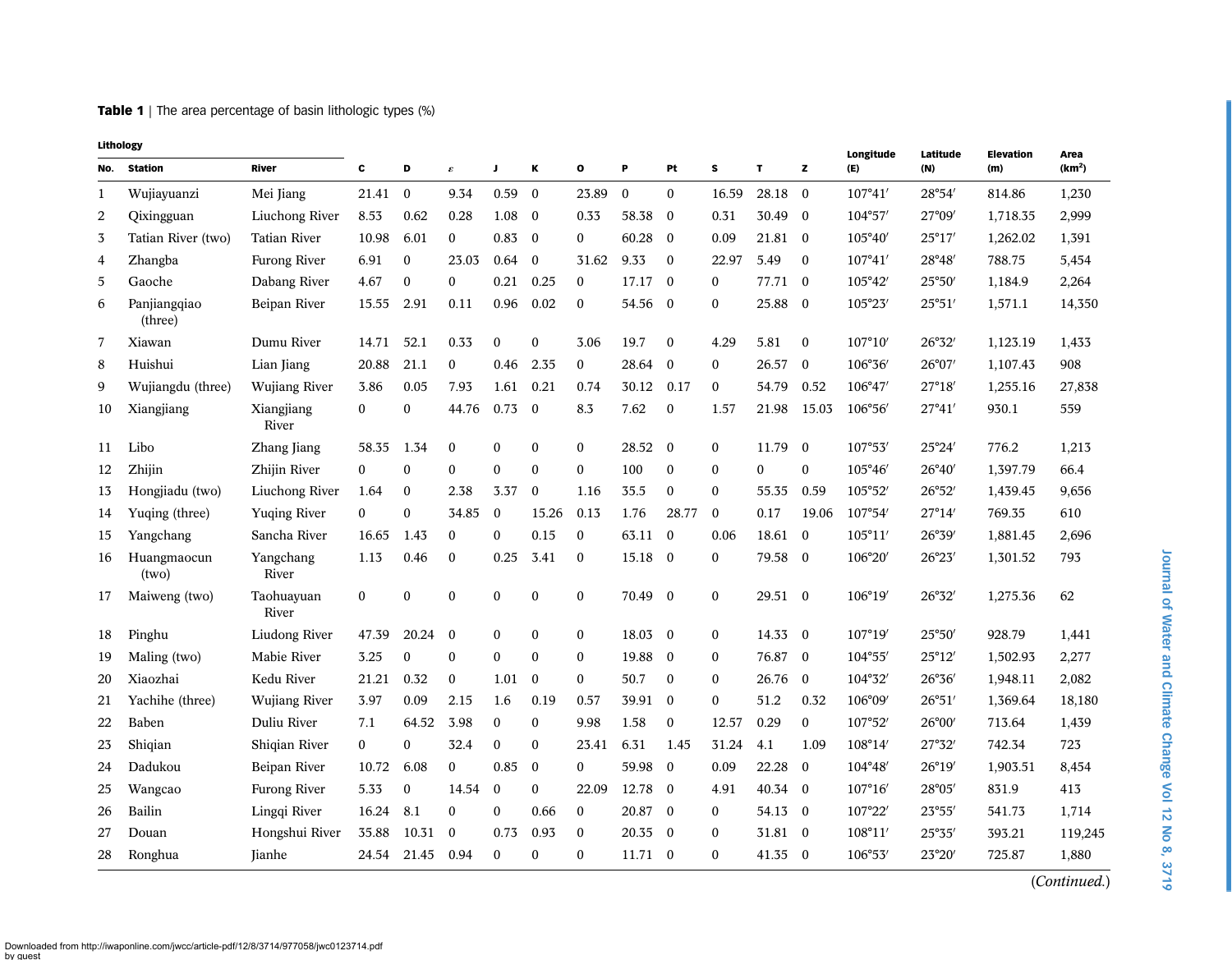#### Table 1 | Continued

| Lithology |                    |                       |          |       |                     |                  |                  |                  |                |                  |              |              |                  | Longitude        | Latitude        | <b>Elevation</b> | Area               |
|-----------|--------------------|-----------------------|----------|-------|---------------------|------------------|------------------|------------------|----------------|------------------|--------------|--------------|------------------|------------------|-----------------|------------------|--------------------|
| No.       | <b>Station</b>     | <b>River</b>          | c        | D     | $\pmb{\varepsilon}$ | J                | К                | o                | P              | Pt               | s            | T            | z                | (E)              | (N)             | (m)              | (km <sup>2</sup> ) |
| 29        | Yingzhu            | Yingzhu River         | 6.31     | 11.5  | 1.12                | 3.76             | $\overline{0}$   | 0.11             | 7.67           | 2.71             | $\Omega$     | 66.82        | $\theta$         | 107°19'          | 23°27'          | 601.88           | 26,936             |
| 30        | Malong (three)     | Diao Jiang            | 52.48    | 12.42 | $\mathbf{0}$        | 0.43             | $\mathbf{0}$     | $\Omega$         | 22.97          | $\mathbf{0}$     | $\Omega$     | 11.7         | $\mathbf{0}$     | 108°19'          | 24°14'          | 352.31           | 2,814              |
| 31        | Wuxuan (two)       | Qian Jiang            | 24.19    | 35.56 | 37.82               | $\boldsymbol{0}$ | $\boldsymbol{0}$ | $\mathbf{0}$     | 2.43           | $\bf{0}$         | $\mathbf{0}$ | $\mathbf{0}$ | $\bf{0}$         | 109°39'          | $23^{\circ}35'$ | 108.04           | 1,722              |
| 32        | Donggan            | Donggan River         | 34.79    | 14.42 | 1.03                | 0.4              | 7.15             | 8.27             | 23.24          | $\bf{0}$         | $\mathbf{0}$ | 10.69        | $\mathbf{0}$     | 108°30'          | 23°33'          | 123.69           | 3,829              |
| 33        | Dingan (three)     | <b>Tuoniang River</b> | 10.15    | 6.88  | 1.77                | $\mathbf{0}$     | $\mathbf{0}$     | $\Omega$         | $\Omega$       | 5.2              | $\Omega$     | 76           | $\mathbf{0}$     | 105°42'          | 24°18′          | 900.46           | 4,424              |
| 34        | Fengshan (two)     | Panyang River         | 18.26    | 11.02 | $\Omega$            | $\theta$         | $\boldsymbol{0}$ | $\Omega$         | 12.34          | $\mathbf{0}$     | $\Omega$     | 58.38        | $\mathbf{0}$     | 107°02'          | 24°32'          | 570.26           | 370                |
| 35        | Qianjiang          | Hongshui River        | 38.82    | 10.51 | 0.15                | 0.42             | 1.39             | 1.16             | 24.06          | $\bf{0}$         | $\mathbf{0}$ | 23.49        | $\boldsymbol{0}$ | 108°28'          | 23°37'          | 315.27           | 128,165            |
| 36        | Liuzhou (two)      | Rong Jiang            | 18.47    | 9.67  | 8.42                | 0.13             | 8.15             | 1.08             | 3.76           | 24.07            | 0.52         | 0.84         | 24.9             | 109°24'          | 24°20′          | 365.41           | 45,785             |
| 37        | Tiane              | Hongshui River        | 11.44    | 6.13  | 1.5                 | 0.35             | 0.18             | 0.01             | 20.25          | 7.41             | 0.7          | 51.89        | 0.13             | 107°09'          | 25°00'          | 1,343.35         | 105,830            |
| 38        | Hekou              | Diao Jiang            | 44.71    | 24.46 | $\mathbf{0}$        | 1.18             | $\bf{0}$         | $\mathbf{0}$     | 10.63          | $\mathbf{0}$     | $\mathbf{0}$ | 19.02        | $\bf{0}$         | 107°50'          | 24°33'          | 453.63           | 1,045              |
| 39        | Duiting            | Luoging River         | 17.26    | 76.55 | 5.5                 | $\mathbf{0}$     | 0.68             | $\mathbf{0}$     | $\mathbf{0}$   | $\mathbf{0}$     | $\mathbf{0}$ | $\Omega$     | $\mathbf{0}$     | 109°41'          | 24°26′          | 182.89           | 6,705              |
| 40        | Sancha             | Long Jiang            | 9.68     | 6.37  | 12.05               | 0.2              | 0.22             | 0.98             | 0.42           | 35.3             | $\mathbf{0}$ | $\mathbf{0}$ | 34.78            | 108°57'          | 24°28'          | 369.33           | 15,870             |
| 41        | Tianhe             | Dongxiao River        | 12.57    | 7.21  | 1.55                | 0.29             | 0.1              | 0.01             | 19.9           | 7.25             | 0.68         | 50.34        | 0.08             | 108°41′          | $24^{\circ}47'$ | 380.6            | 735                |
| 42        | Cifu               | Panyang River         | 15.35    | 7.48  | $\boldsymbol{0}$    | $\mathbf{0}$     | 0.61             | $\mathbf{0}$     | 20.9           | $\bf{0}$         | $\mathbf{0}$ | 55.66        | $\mathbf{0}$     | 107°19'          | $24^{\circ}08'$ | 380.6            | 2,262              |
| 43        | Fengwu             | Pingzhi River         | 37.96    | 24.75 | $\Omega$            | $\theta$         | $\mathbf{0}$     | $\Omega$         | $\overline{7}$ | $\theta$         | $\Omega$     | 30.3         | $\theta$         | 107°42'          | $23^{\circ}43'$ | 324.01           | 894                |
| 44        | Gupeng             | Gupeng River          | 48.59    | 4.55  | $\mathbf{0}$        | $\Omega$         | $\Omega$         | $\Omega$         | 36.1           | $\theta$         | $\Omega$     | 10.76        | $\mathbf{0}$     | 108°36'          | $23^{\circ}51'$ | 320              | 316                |
| 45        | Hebian             | Kuaize River          | 0.82     | 13.47 | $\bf{0}$            | $\mathbf{0}$     | $\mathbf{0}$     | $\mathbf{0}$     | 75.22          | $\mathbf{0}$     | $\mathbf{0}$ | 10.49        | $\mathbf{0}$     | 104°21′          | $25^{\circ}28'$ | 1,536            | 1,973.87           |
| 46        | Yiguba             | Yinhong River         | $\bf{0}$ | 0     | $\mathbf{0}$        | $\mathbf{0}$     | $\mathbf{0}$     | $\mathbf{0}$     | $\mathbf{0}$   | $\boldsymbol{0}$ | $\mathbf{0}$ | 100          | $\bf{0}$         | 103°49'          | 24°38'          | 254              | 1,854.68           |
| 47        | Funing             | <b>Putting River</b>  | 11.01    | 46.68 | 23.08               | $\theta$         | $\mathbf{0}$     | 5.78             | 6.92           | 0.65             | $\Omega$     | 5.88         | $\bf{0}$         | 105°37'          | 23°37'          | 3,972            | 1,200.55           |
| 48        | Xiyangjie          | Xiyang River          | 25.2     | 21.67 | 6.2                 | $\mathbf{0}$     | $\mathbf{0}$     | $\Omega$         | $\Omega$       | 2.51             | $\Omega$     | 44.42        | $\mathbf{0}$     | 105°20'          | $23^{\circ}53'$ | 2,649            | 1,334.1            |
| 49        | Huangjiazhuang     | Bajiang               | 17.59    | 20.27 | 15.32               | $\theta$         | $\mathbf{0}$     | $\Omega$         | 30.14          | 9.82             | 6.86         | $\Omega$     | $\mathbf{0}$     | $103^{\circ}13'$ | $24^{\circ}41'$ | 440              | 1,854.8            |
| 50        | Youjiazhai         | Dianxi River          | 7.71     | 51.81 | $\overline{0}$      | $\Omega$         | $\mathbf{0}$     | $\Omega$         | 16.1           | 5.47             | $\mathbf{0}$ | 16.14        | 2.77             | 103°26'          | 24°23′          | 1.856            | 1,771.13           |
| 51        | Dayubu             | Baima River           | 10.62    | 66.55 | $\mathbf{0}$        | $\mathbf{0}$     | $\boldsymbol{0}$ | $\mathbf{0}$     | 6.41           | 16.42            | $\mathbf{0}$ | $\mathbf{0}$ | $\boldsymbol{0}$ | 103°31'          | 24°30'          | 424              | 1,951              |
| 52        | Jiangbianjie (two) | Nanpan River          | 6.7      | 26.24 | 11.16               | 0.6              | 0.03             | $\mathbf{0}$     | 15.93          | 30.67            | 4.89         | 3.25         | 0.52             | 103°37'          | $24^{\circ}01'$ | 25,116           | 1,701.62           |
| 53        | Gelei              | Qingshui River        | 33.16    | 4.37  | 0.19                | $\mathbf{0}$     | $\mathbf{0}$     | $\boldsymbol{0}$ | 1.24           | 2.3              | $\mathbf{0}$ | 58.74        | $\mathbf{0}$     | 104°31'          | 24°05'          | 3,186            | 1,530.37           |
| 54        | Qingshui River     | Qingshui River        | 29.18    | 3.79  | 0.15                | $\mathbf{0}$     | $\Omega$         | $\Omega$         | 2.69           | 3.66             | $\Omega$     | 60.54        | $\mathbf{0}$     | 104°31'          | $24^{\circ}15'$ | 4,156            | 1,476.6            |
| 55        | Tagu               | Xijiuxi River         | 34.38    | 6.8   | $\mathbf{0}$        | $\mathbf{0}$     | $\boldsymbol{0}$ | $\theta$         | 23.96          | 0.95             | $\Omega$     | 33.91        | $\mathbf{0}$     | 104°08'          | 24°54′          | 1,910            | 1,924.47           |

Notes: C represents limestone with dolomitic limestone. D represents carbon shale with sandstone. e represents limestone and dolomite in the upper part of the basin, dolomite in the lower part, and quartz sandstone in the represents limestone with mud limestone and shale. K represents thick block sandstone with nudstone. O represents thick limestone with dolomite. P represents medium thickness limestone with breccia dolomite and siliceous limestone. Pt represents sericite slate with siltstone in the upper part of the basin, and siltstone with sericite slate in the bottom. S represents grayish green shale, sandy shale with sandstone, and quartz sandstone in the basin, and purple shale, sandy shale in the bottom. T represents dolomite, mud dolomite with mudstone. Z represents dolomite with silicon strip dolomite in the upper part of the basin, and mud dolomite in the bottom.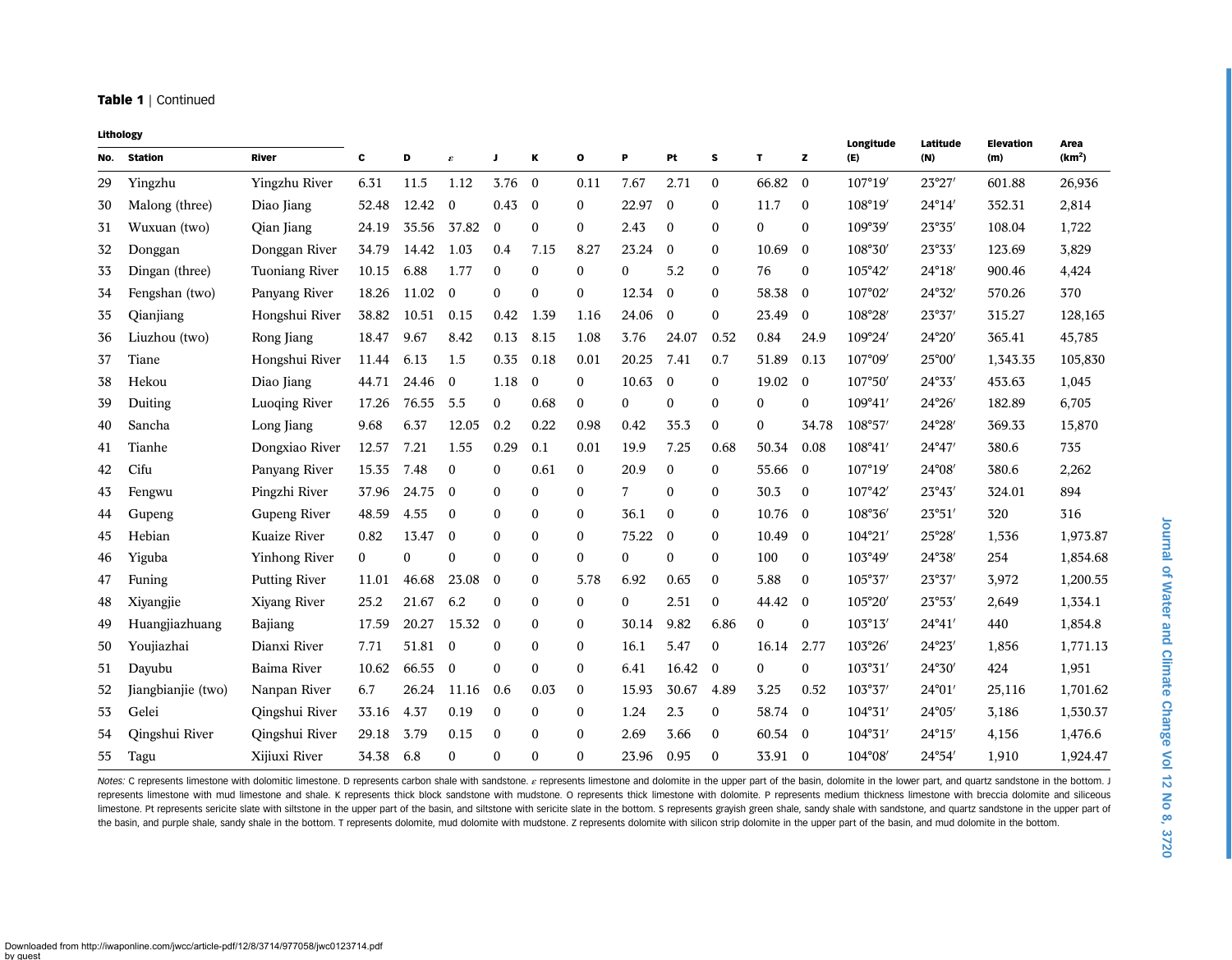$c_0 = 2.515517$ ,  $c_1 = 0.802853$ ,  $c_2 = 0.010328$ ,  $d_1 = 1.432788$ ,  $d_2 = 0.189269$ , and  $d_3 = 0.001308$ .

$$
H_{i,k}(x) = q_{i,k} + (1 - q_{i,k})F_{i,k}(x)
$$
\n(2)

in which q is the probability of zero precipitation and  $F_{i,k}(x)$  is the cumulative probability of the gamma distribution.

$$
F_{i,k}(x) = \int_0^x f(x_{i,j}) dx_{i,j} \tag{3}
$$

$$
f(x_{i,j}) = \frac{1}{\beta_{i,k}^{\gamma_{i,k}} \Gamma(\gamma_{i,k})} x_{i,j}^{\gamma_{i,k}^{-1}} e^{\frac{-x_{i,j}}{\beta_{i,k}}}, \quad \text{for} > 0
$$
\n
$$
\tag{4}
$$

in which  $\gamma_{i,k}$  and  $\beta_{i,k}$  are the shape and scale parameters, respectively, and  $\Gamma(\gamma_{i,k})$  is the gamma function.

$$
\gamma_{i,k} = \frac{1}{4A_{i,k}} \left( 1 + \sqrt{1 + \frac{4A_{i,k}}{3}} \right), \quad \beta_{i,k} = \frac{\bar{x}_{i,j}}{\gamma_{i,k}}
$$
  
in which  $A_{i,k} = \ln(\bar{x}_{i,j}) - \left( \frac{\sum \ln(x_{i,j})}{N_{i,k}} \right).$   

$$
X_{i,j} = \sum_{j=1}^{3k} Q_{i,j}, \quad i = 1, 2, \dots, j = 1, 2, \dots, k = 1, 2, 3, 4
$$
 (5)

where  $Q_{i,j}$  refers to the accumulated runoff volume of the jth month in the *i*th hydrologic year, and  $X_{i,j}$  denotes the accumulated runoff volume of the kth reference period in the *i*th hydrologic year.  $k = 1, 2, 3, 4$  means October to December, October to March, October to June, and October to September, respectively ([Nalbantis & Tsakiris 2009;](#page-18-0) [Tigkas](#page-19-0) et al. 2012; [Tabari](#page-19-0) et al. 2013).

A positive SRI means humid, whereas a negative SRI means drought. Moreover, when SRI is negative, the larger the absolute value of the SRIs means the serious hydrological drought. According to SRI, hydrological droughts can be divided into five levels, namely the Non-Drought for the  $1.0 \leq SRI \leq 3.0$ , the Mild Drought for the  $-0.99 \leq SRI \leq 0.99$ , the Moderate Drought for the  $-1.49 \leq SNI \leq -1.0$ , the Severe Drought for the  $-1.99 \leq SNI \leq -1.5$ , and the Extreme Drought for the  $-3.0 \leq SRI \leq -2.0$  (Table 2) ([Nalbantis & Tsakiris 2009;](#page-18-0) Wen *[et al.](#page-19-0)* 2011; [Jehanzaib](#page-18-0) *et al.* 2020).

# 3.2.2. Analysis of hydrologic drought mechanism

According to the definition of the Bayesian formula (Liao [et al.](#page-18-0) 2007), to assume the independent random events  $(n)$  $B_1, B_2, \ldots, B_n$  are satisfied with the  $B_i \cap B_j = \Phi$   $(i \neq j)$  ( $\Phi$  represents impossible event), and  $P\left(\bigcup_{i=1}^n A_i \cap B_i \geq 0\right)$  there is  $\begin{pmatrix} n \cup \ i=1 \end{pmatrix} = 1, \ P(B_i) > 0$  $(i = 1, 2, \ldots, n)$ . For any event A  $(P(A) > 0)$ , there is:

$$
P(B_k|A) = \frac{P(B_k)P(A|B_k)}{\sum\limits_{k=1}^{c} P(B_k)P(A|B_k)}
$$
(6)

where  $P(B_k)$  refers to the hypothesis probability before the test, and  $P(B_k|A)$  refers to the probability after the test.

| <b>Drought Grade</b> | Category               | <b>SRI Values</b> | <b>Cumulative Probability</b> |
|----------------------|------------------------|-------------------|-------------------------------|
|                      | Non-Drought            | 1.0 to $3.0$      | 0.8413-0.9986                 |
| 2                    | Mild Drought           | $-0.99$ to 0.99   | 0.1587-0.8413                 |
| 3                    | Moderate Drought       | $-1.49$ to $-1.0$ | 0.0668-0.1587                 |
| $\overline{4}$       | Severe Drought         | $-1.99$ to $-1.5$ | 0.0228-0.0668                 |
| 5                    | <b>Extreme Drought</b> | $-3.0$ to $-2.0$  | $0.0014 - 0.0228$             |

Table 2 | Drought classification based on the SRI value and the corresponding cumulative probability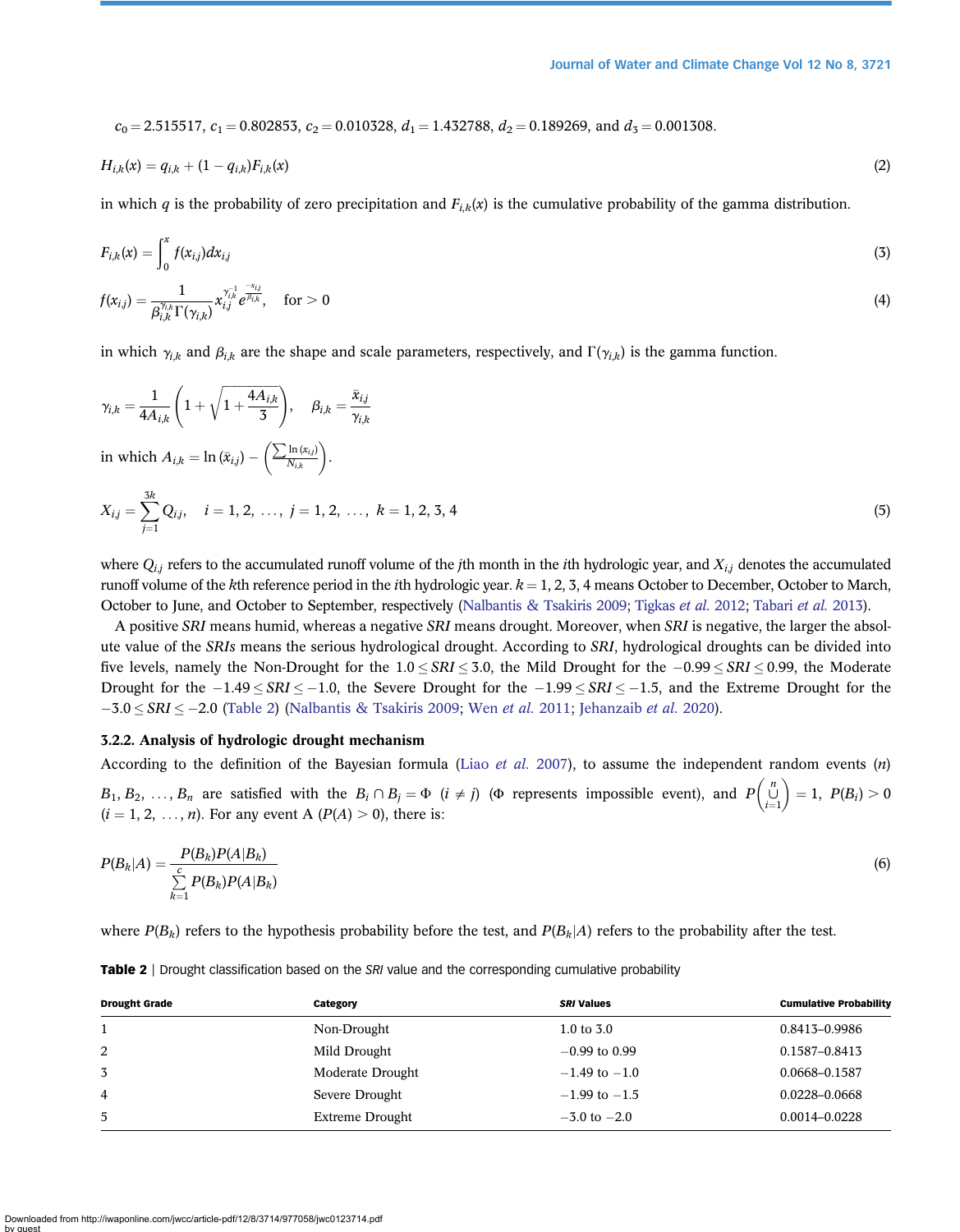This paper supposed that  $X = (x_{ij})_{m \times n}$  is the information matrix of lithological types in the research areas, and  $Y = (y_i)_{m \times 1}$ is the drought level matrix of hydrologic droughts. In which  $x_{ij}$  is the area percentage of the *j*th type of lithologies, the *i*th level of hydrologic droughts, and  $y_i$  is the area percentage of the *i*th level of hydrologic droughts.

To presume that  $B_i$  represents the hydrologic drought event  $y_i$  affected by the *j*th type of lithology  $x_{ii}$ . Therefore, the uncertainty of hydrological droughts can be described by the conditional probability  $P(y_i|x_{ii})$ . The conditional probability  $P(y_i|x_{ii})$  is expressed as:

$$
P(y_i|x_{ij}) = \frac{P(y_i)P(x_{ij}|y_i)}{\sum\limits_{i=1}^{5} P(y_i)P(x_{ij}|y_i)}
$$
(7)

In a maximum likelihood classification, the maximum value of  $\{P(y_i|x_{ii})$ ,  $i = 1, 2, ..., 5\}$  will be selected, if there is  $P(B_i|x_{ii}) > P(B_i|x_{ii})$ , for all  $i \neq r$ . Namely, the hydrological drought is belonged to the category  $B_i$ . It is called the probability vector for all probability values  $P(B_i|x_{ii})$  of the impact of each lithologic type index on hydrologic drought levels, which will be used to describe the uncertainty of lithological type indicators.

# 4. RESULTS AND ANALYSIS

### 4.1. Analysis of the watershed lithology-combined structure

As shown in [Table 1](#page-5-0), the watershed lithologies, without a single type, are mainly mixed with two or more than types of lithologies in Karst drainage basins. Therefore, to make the classification for the watershed sample areas by the system clustering method based on the watershed lithology-combined characteristics, and to draw the cluster pedigree by the SPSS software ([Figure 2](#page-9-0)).

It can be seen that there are certain similarities between different basins in the cluster pedigree chart. The watershed lithological types could be divided into five types of combining structures according to the marking distance equal to 20 ([Wang](#page-19-0) [et al.](#page-19-0) 2002).

Class I (c26, c42, c34, c5, c19, c46, c16, c37, c41, c33, c13, c21, c9, c29): The largest (65%) is the area percentage of the dolomites, mud dolomite with mudstone (T), followed by the medium thickness limestones with breccia dolomite and siliceous limestone (P) with the area percentage 19%, and the smallest (1%) is the area percentage of the limestones and dolomites in the upper part of the basins, dolomite in the lower part, and quartz sandstone in the bottom  $(\varepsilon)$ . Therefore, the basin with the lithology-combined structures is called a Dolomite-type Karst Basin.

Class II (c6, c20, c3, c24, c2, c12, c45, c17, c15): The largest  $(66%)$  is the area percentage  $(66%)$  of medium thickness limestones with breccia dolomite and siliceous limestone (P), followed by the dolomite, mud dolomite with mudstone (T) with the area percentage 21%, and the smallest (3%) is the area percentage of limestones with mud limestone and shale (J), and carbon shale with sandstone (D). Therefore, the basin with the lithology-combined structures is called a Limestone-type Semi-Karst Basin.

Class III (c53, c54, c28, c43, c48, c8, c32, c11, c44, c18, c30, c55, c27, c35, c38): The largest (38%) is the area percentage of limestones with dolomitic limestone (C), followed by the dolomite, mud dolomite with mudstone (T) with the area percentage 29%, and the smallest  $(1\%)$  is the area percentage of thick block sandstones with mudstone (K). Therefore, the basin with the lithology-combined structures is called a Limestone-type Karst Basin.

Class IV (c1, c4, c23, c25, c31, c47, c10): The largest (26%) is the area percentage of limestones and dolomites in the upper part of the basin, dolomite in the lower part, and quartz sandstone in the bottom  $(\varepsilon)$ , followed by the thick limestones with dolomite (O) with the area percentage 16%, and the smallest  $(2%)$  is the area percentage of dolomites with silicon strip dolomite in the upper part of the basin, and mud dolomite in the bottom (Z). Therefore, the basin with the lithology-combined structures is called a Dolomite-type Semi-Karst Basin.

Class V (c14, c36, c40, c49, c52, c50, c51, c7, c39, c22): The largest  $(27.85\%)$  is the area percentage of carbon shales with sandstone (D), followed by the sericite slates with siltstone in the upper part of the basin, and siltstones with sericite slate in the bottom (Pt) with the area percentage 15%, and the smallest (2%) is the area percentage of thick limestones with dolomite (O). Therefore, the basin with the lithology-combined structures is called a Non-Karst Basin.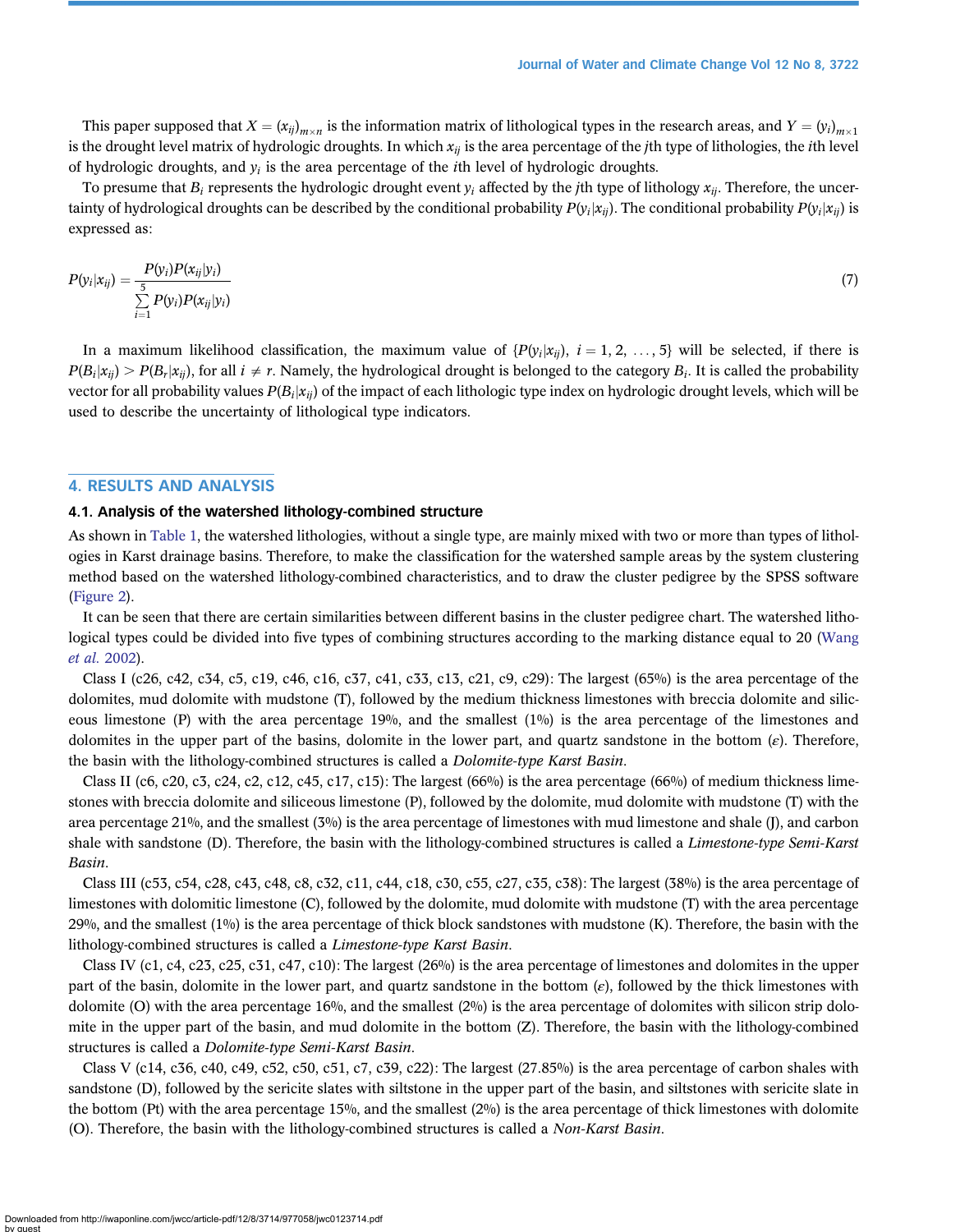<span id="page-9-0"></span>

Figure 2 | The cluster pedigree chart of drainage basins.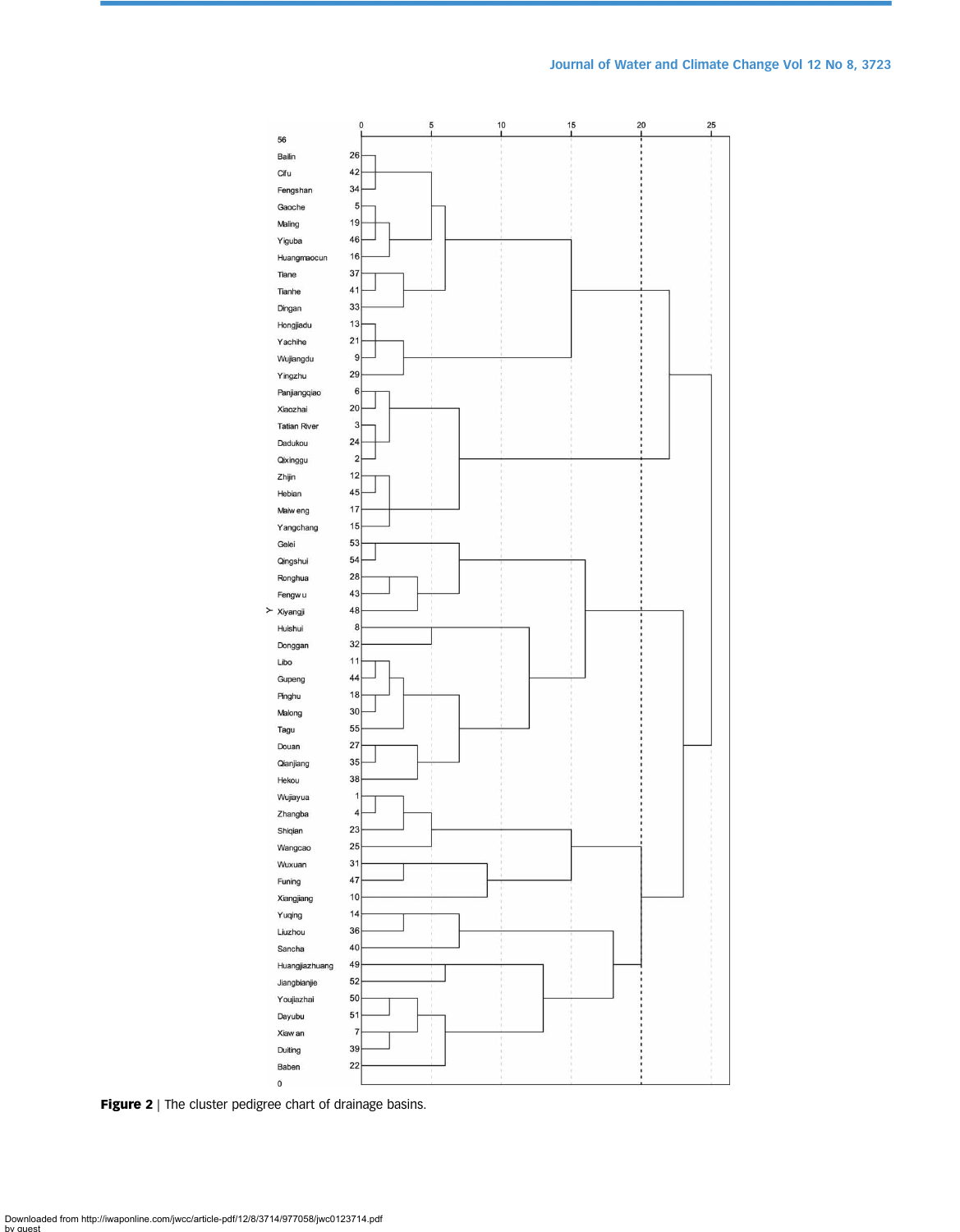# <span id="page-10-0"></span>4.2. Analysis of watershed hydrologic drought

# 4.2.1. Analysis of hydrological drought characteristics at different time scales

Hydrological drought characteristics in South China at the different time scales (SRI\_3, SRI\_6, SRI\_9, and SRI\_12) (SC) were calculated based on the data of monthly mean runoff during the periods 1970–2013 by the SRI in this study (Figure 3).

In terms of the temporal evolution of hydrologic droughts, (i) the distribution areas of hydrological droughts in the Karst drainage basins of South China are larger, and drought intensities are shown a decreasing trend. Among them, the hydrological droughts at the SRI  $3$ , SRI  $6$ , and SRI  $9$  are relatively serious with the area percentages of 98.99, 99.63, and 98.46%, respectively, and relatively lighter at the SRI\_12 with the area percentage of 77.43% (Figure 3(d)). It means that the hydrological drought areas in Karst basins are gradually decreasing with the increase of time scales. (ii) The distribution areas of moderate hydrological droughts at the SRI 3 and SRI 6 are the largest with the area percentages of 43.23 and 52.26% shown in Figure 3(a) and 3(b), respectively, followed by the mild hydrologic droughts with the area percentages of 27.74 and 20.12%, and the smallest the Non-Drought. It indicates that the runoff regulation functions of Karst drainage basins are weaker or nonsignificant with the time scales decreasing. While the distribution areas of mild hydrological droughts at the SRI\_9 and SRI\_12 are the largest (62.19 and 66.21%), followed by the moderate hydrological drought (27.32%) at the SRI 9, the Non-Drought (22.57%) at the SRI 12, and the smallest the Non-Drought at the SRI 9, the severe hydrologic droughts at the SRI 12 (Figure 3(c) and 3(d)). (iii) For the severe or above droughts, the largest are the drought areas at the SRI 3 and SRI 6 with the area percentages of 25.04 and 27.28%, followed by the SRI 9 (8.97%), and the smallest  $(6.57\%)$  at the SRI 12 in Figure 3(d). This means that the drought areas of the severe or above hydrologic droughts are



Figure 3 | The distribution characteristics of hydrologic drought grades in the SRI\_3 (a), SRI\_6 (b), SRI\_9 (c), and SRI\_12 (d).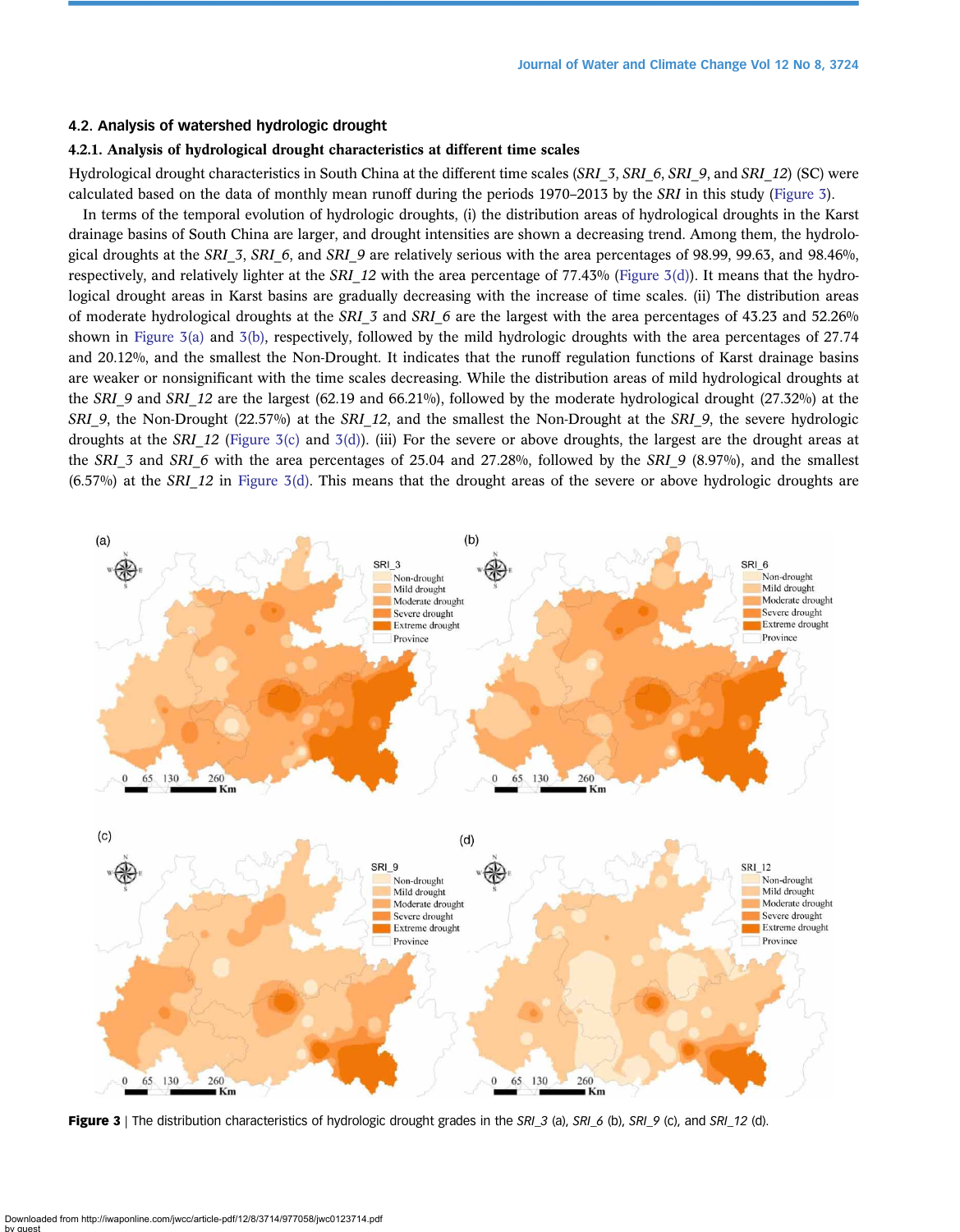also shown a decreasing trend with the increase of time scales. It further demonstrates that the runoff regulation effects or water storage functions of Karst drainage basins are more significant with the time scales increasing.

From the spatial distribution, (i) the hydrological drought intensity of the Karst drainage basins in South China is a gradually aggravating trend from the west to east parts and is showing a significant *north–south stripe* distribution at the SRI 3 and SRI 6 [\(Figure 3\(a\)](#page-10-0) and [3\(b\)](#page-10-0)). (ii) The mild, moderate, and severe or above hydrologic droughts are mainly distributed in the eastern, central, and western of research areas at the SRI 3 and SRI 6 with the area percentages of 28.75, 46.23 and 25.04%; and 20.51, 52.23 and 27.28%, respectively, and in the most part of the central, southwest, and southeast of research areas at the SRI 12 ([Figure 3\(c\)](#page-10-0)). (iii) Whether at the SRI 3 and SRI 6, or at the SRI 9 and SRI 12, the severe or above hydrologic droughts are found in the Zhijin Basin of Guizhou Province, the Yiguba Basin of Yunnan Province, the Tianzhu and Du'an Basin of Guangxi Province, while the mild or below hydrologic droughts in the Panjiangqiao Basin of Guizhou Province and the Fengyu Basin of Guangxi Province.

# 4.2.2. Analysis of hydrological drought characteristics based on different lithology-combined structures

As shown in [Figure 4](#page-12-0), (i) the moderate or below hydrological droughts  $(-1.5 < SRI)$  are observed in Classes I to V at the four types of time scales (SRL\_3, SRL\_6, SRL\_9, and SRL\_12). The severe or above hydrologic droughts (SRI  $<-1.5$ ) are gradually decreased with the increase of time scales, especially the severe hydrologic droughts  $(-2.0 < SNI < -1.5)$  is shown a parallel distribution and rapid decline. (ii) For the SRI  $\bar{3}$  [\(Figure 4\(a\)\)](#page-12-0), it is presented a *peak value* for the mild and extreme hydrologic droughts in Classes I, IV, and V, and a low valley phenomenon for the extreme hydrologic droughts in Class II and the mild hydrologic droughts in Class III, as well as a trend of first increase and then decrease for the moderate hydrologic droughts  $(-1.5 < SN < -1.0)$  in Classes I to V. (iii) In terms of the SRI\_6 [\(Figure 4\(b\)\)](#page-12-0), the *peak value* of mild hydrologic droughts is shown a *north shifting* phenomenon and that of extreme hydrologic droughts is shown a *south shifting* phenomenon. The distribution areas of moderate hydrologic drought  $(-1.5 \leq SRI \leq -1.0)$  in Classes I to V appear as a gradually decreasing trend and are obviously shown a *peak value* phenomenon in Class III. For the Classes I to V, the densities of moderate or below hydrological droughts are smaller with the density gradient changing slowly, and these of severe or above hydrologic droughts are larger with the density gradient changing rapidly. (iv) For the 9-month scale  $(SRI9)$  [\(Figure 4\(c\)\)](#page-12-0), the significant increasing trend and the obvious *peak-valley* alternating phenomena in Classes I to V are found for the distribution areas of mild hydrological droughts, the rapidly decreasing trend for these of severe or above hydrologic droughts, and the parallel distribution for these of moderate hydrological droughts. The mild hydrologic droughts are shown the two peaks and one valley in Class I, the *single-peak* distribution in Class V, and the *peak flattening* phenomenon in Class III, respectively. The severe or above hydrologic droughts are presented the *peak value* in Classes I, III, and IV, and the *low valley* in Classes II and V. The larger densities and density gradient changes rapidly are observed for the severe or above hydrological droughts in Classes I to V. (v) As shown in [Figure 4\(d\)](#page-12-0) at the SRI 12, the distribution areas of mild hydrologic droughts in Classes I to V are accounted for a larger proportion, while those of severe or above hydrologic droughts in Class V has disappeared. There are still two peaks and one valley for the distribution regions of mild hydrologic droughts in Class I, the single-peak distribution for these of severe or above hydrologic droughts, and the low valley phenomenon in Class II. The gradient distributions obviously appeared for the hydrological droughts in Classes II to V, and the gradient changes of moderate or below hydrologic droughts are relatively slow, and these of severe or above hydrologic droughts are relatively steep.

# 4.3. Analysis on the driven mechanism of hydrologic drought in Karst Basins

# 4.3.1. Driven mechanism of single lithological type to hydrologic drought

[Figure 5](#page-13-0) shows that (i) the 11 kinds of watershed lithologies have produced some influences on hydrologic droughts, and these impacts are mainly concentrated in the mild, moderate, and severe hydrologic droughts at the SRI 3 and SRI 6 [\(Figure 5\(a\)](#page-13-0) and [5\(b\)\)](#page-13-0), and in the moderate or below hydrologic droughts at the SRI 9 and SRI 12 [\(Figure 5\(c\)](#page-13-0) and [5\(d\)\)](#page-13-0). (ii) For the 3-month scale (SRI 3) ([Figure 5\(a\)](#page-13-0)), it mainly occurs the mild and moderate hydrologic droughts in the Pt to K distribution regions. Especially the occurrence probabilities are the largest (0.5–0.6) in the C, P, and T distribution regions, followed by in the Z,  $\varepsilon$ , O, J, and K distribution regions with the occurrence probabilities 0.35–0.45, while the smallest  $(0.2-0.3)$  in the Pt, S, and D distribution regions. (iii) For the 3-month scale (SRI 3) ([Figure 5\(a\)](#page-13-0)), there are mainly the mild and moderate hydrologic droughts in the Pt to K distribution areas. Especially the occurring probability is the largest  $(0.5-0.6)$  in the C, P, and T distribution areas, followed by in the Z,  $\varepsilon$ , O, J, and K distribution areas with the occurring probabilities 0.35–0.45, while the smallest (0.2–0.3) in the Pt, S, and D distribution areas. The largest (0.75) is the occurring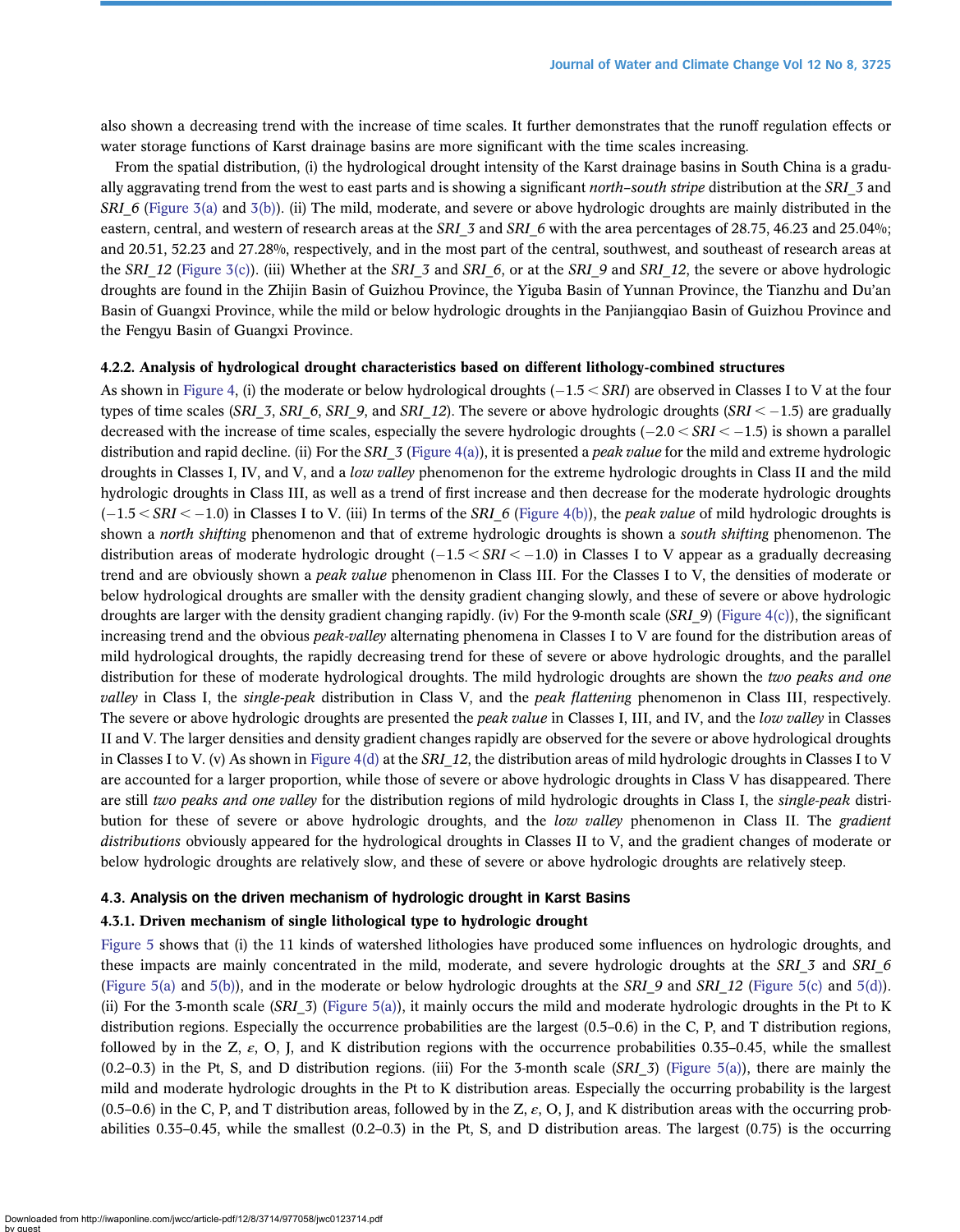<span id="page-12-0"></span>

Figure 4 | The distribution characteristics of hydrological drought probabilities in Classes I to V basins in the SRI\_3 (a), SRI\_6 (b), SRI\_9 (c), and SRI\_12 (d).

probabilities of severe and extreme hydrological droughts in the Pt, followed by in the S, D, and J distribution regions (0.15– 0.35). (iv) It mainly occurs the moderate hydrologic droughts at the SRI  $6$  [\(Figure 5\(b\)](#page-13-0)). Especially the largest is the occurring probabilities in the C, P, T, and K distribution regions, followed by in the Z,  $\varepsilon$ , O, S, D, and J distribution regions with the occurring probability 0.35–0.4, the smallest (0.2) in the Pt distribution region. The largest probability (0.75) of severe or above hydrologic droughts is observed in the Pt distribution region, the smallest (0.1–0.2) in the rest of the lithologic distribution regions. The occurrence probability of the severe or above hydrologic droughts is the largest (0.75) in the Pt distribution area, while the smallest (0.1–0.2) in the rest of the lithologies. (v) For the 9-month and 12-month scales  $(SRI_9, SRI_12)$  shown in [Figure 5\(c\)](#page-13-0) and [5\(d\),](#page-13-0) the mild hydrologic droughts are mainly presented in the Pt to K distribution regions. Among them, the occurrence probability of mild hydrologic droughts is the largest (0.55–0.8) in the C to K and Z distribution regions at the SRI 12, followed by in the Z to O distributions (0.3–0.6), while the smallest (0.2–0.3) in the S, D, and Pt distribution regions. For the C to K distribution regions, the mild to moderate hydrologic droughts are shown a slower change and smaller gradient at the SRI 9, a faster change and larger gradient at the SRI 12, and the severe and extreme hydrologic droughts have basically not happened. There are the slowest change and smallest gradient for the mild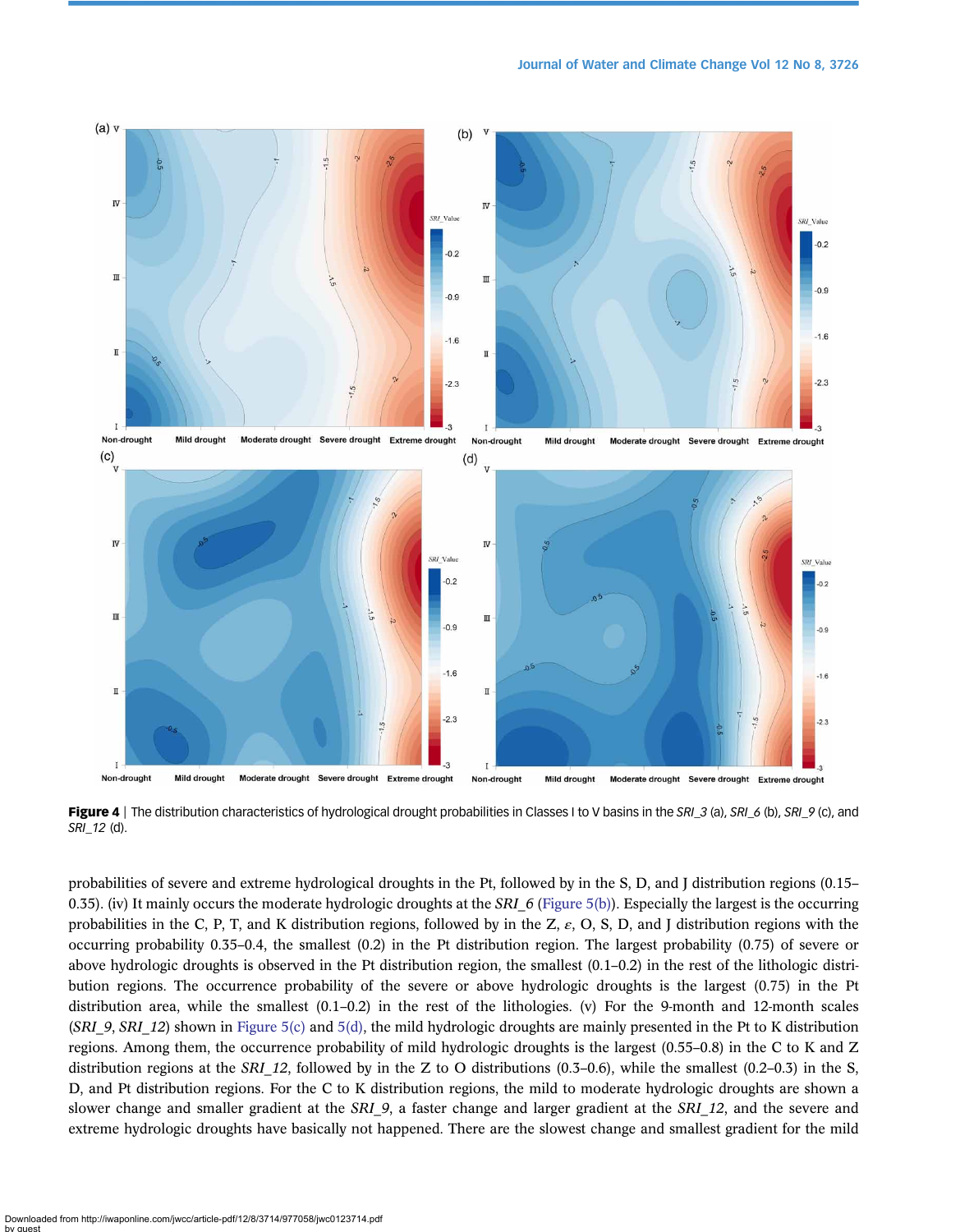# Journal of Water and Climate Change Vol 12 No 8, 3727

<span id="page-13-0"></span>

Figure 5 | The driven mechanism of hydrologic drought by single lithologic type in the SRI\_3 (a), SRI\_6 (b), SRI\_9 (c), and SRI\_12 (d).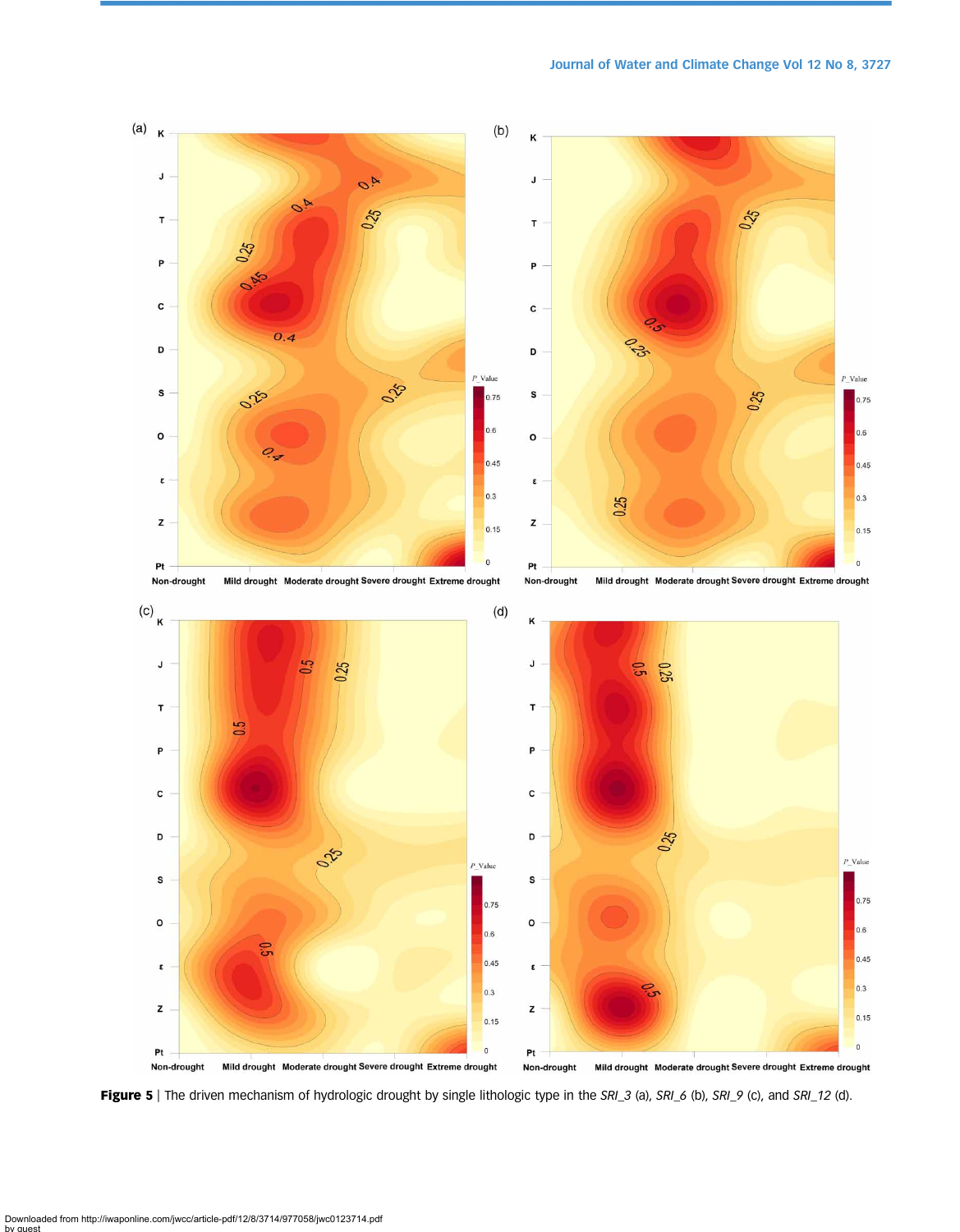<span id="page-14-0"></span>to moderate hydrologic droughts in the S and D distribution regions, and the severe and extreme hydrologic droughts have a certain occurrence probability (0.15). A slower change and smaller gradient are found for the mild to moderate hydrologic droughts in the Pt to O distribution regions, however the severe hydrological droughts have disappeared, and extreme hydrological droughts have a larger occurring probability (0.55).

# 4.3.2. Driven mechanism of lithology-combined structures to hydrologic drought

It is known from the lithology-combined structures (Figure 6) that (i) the five kinds of structures have all produced the influences on the hydrological droughts. Among them, the impacts are mainly concentrated in the mild and moderate hydrologic droughts at the SRI 3 and SRI 6, the mild or below hydrologic droughts at the SRI 9 and SRI 12. This indicates that the response of Karst basins to atmospheric precipitation is shown a lag, and the lagged effects of different lithology-combined structures have great differences. It shows more and more significant with the increase of time scales. (ii) For the 3-month scale (SRI 3) shown in Figure 6(a), the mild and moderate hydrologic droughts are observed in Classes I to V, especially



Figure 6 | The driven mechanism of hydrologic drought by lithology-combined structures in the SRI\_3 (a), SRI\_6 (b), SRI\_9 (c), and SRI\_12 (d).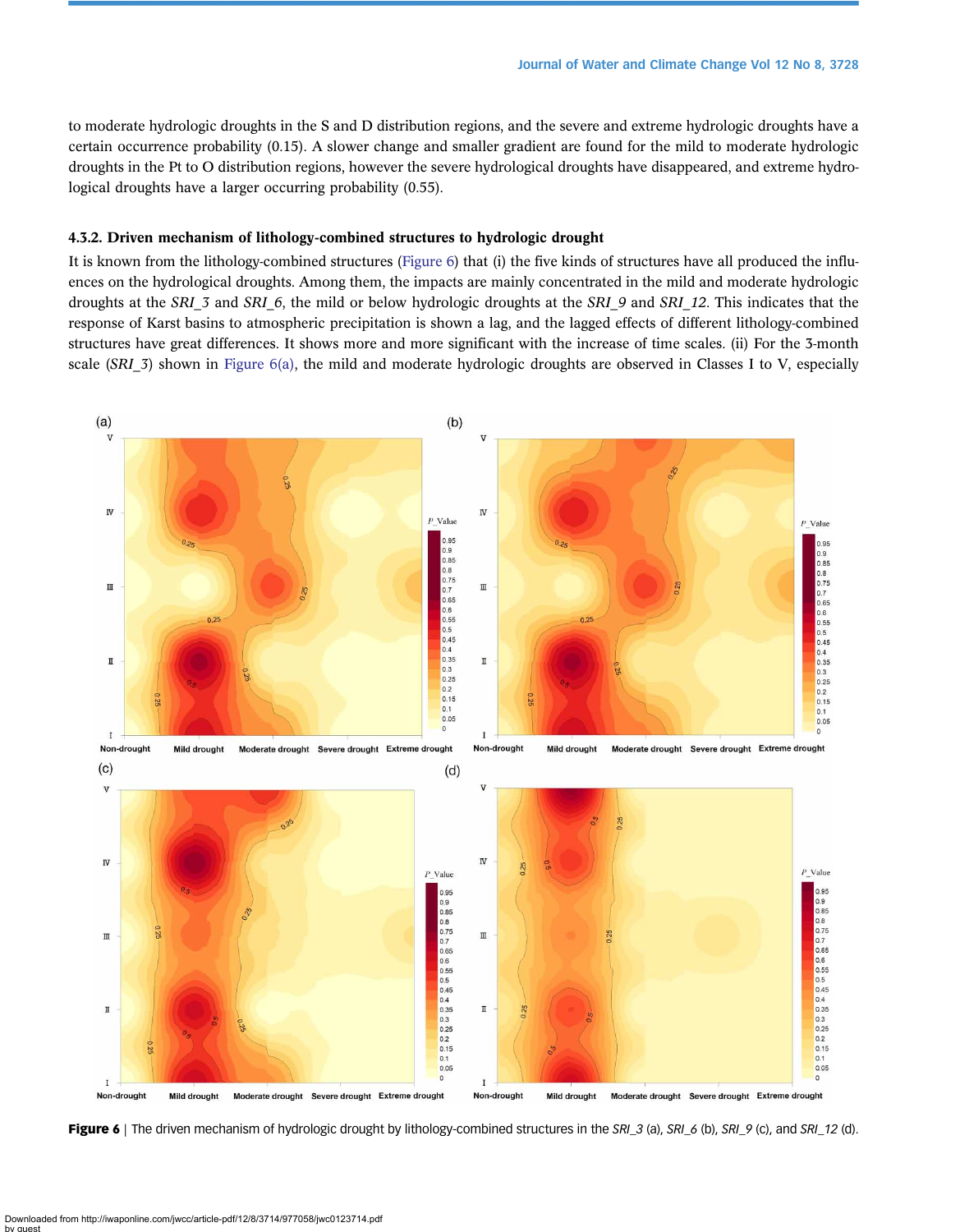with the largest probability (0.6) in Class II, followed by in Classes I and IV with the occurrence probability 0.5. It hardly occurs the mild hydrologic droughts in Class III, but occurs the moderate hydrologic droughts with the occurring probability 0.4. The severe and extreme hydrologic droughts hardly happen in Classes I, II, and IV, and show the occurrence probabilities of 0.2–0.3 in Classes III and V. The mild to extreme hydrologic droughts are shown the larger gradient and faster change in Classes I and II, and the smaller gradient and slower change in Classes IV and V, as well as a certain fluctuation characteristics in Class III. (iii) For 6-month scale (SRI  $6$ ), it mainly occurs the mild hydrologic droughts in Classes I, II, and IV with the occurring probabilities of 0.5–0.6 ([Figure 6\(b\)\)](#page-14-0), and the moderate hydrologic drought in Classes III and V with the occurring probabilities of 0.35–0.4. Similar to the SRI  $\,$  3, the severe and extreme hydrologic droughts do not basically happen at the SRI 6 in Classes I, II, and IV, and show a certain occurring probabilities of 0.05–0.2 in Classes III and IV. The occurrence probability of mild hydrologic droughts is gradually decreasing at the SRI  $6$  in Class V, and that of moderate hydrologic droughts is just the opposite. (iv) Compared with the SRI\_3 and SRI\_6, it mainly occurs the mild hydrologic drought at the SRI\_9 and SRI\_12 ([Figure 6\(c\)](#page-14-0) and [6\(d\)](#page-14-0)). Especially the highest (0.45–0.9) is the occurring probability of mild hydrologic droughts in Class V, followed by in Classes I, II, and IV (0.6–0.75), and the smallest (0.4–0.45) in Class III. The mild to extreme hydrologic droughts in Classes I to V are presented the slower change and smaller gradient at the SRI\_9, and the faster change and larger gradient at the SRI 12. It hardly occurs the severe or above hydrologic droughts at the SRI 9 and the moderate or above hydrologic droughts at the SRI 12. From the Classes I to IV, the mild hydrological droughts are shown the larger distribution areas with a higher probability at the SRI 9, and the smaller distribution areas with a lower probability at the SRI\_12. Especially in Class V, the mild and moderate hydrologic droughts at the SRI\_9 are mainly appeared the mild hydrologic droughts at the SRI\_12.

# 5. DISCUSSION

Attributed to the soluble aqueous medium under the differential erosion or solution effects of soluble water, many sizes of spaces are formed in Karst drainage basins, which provide some places for atmospheric precipitation lag flow on the surface and underground, and makes the basins have a certain storage capacity. This paper justly attempts to explore the watershed storage capacities in terms of lithologic types and spatial coupling structures, and to reveal the mechanism of hydrological droughts. According to this research purpose, this paper firstly selected 55 samples in Karst distribution areas of South China, and collected monthly runoff data from 1970 to 2013, and extracted the basin lithology data. Secondly, the temporal and spatial evolution characteristics of hydrological droughts in Karst drainage basins of South China were analyzed using the SRI, and the mechanism of hydrological droughts were discussed employing the cluster statistical method and Bayesian formula of probability theory in terms of single lithology and spatial coupling of basin lithologies. Therefore, this study has realized the initial research assumption, and these research results have good applicability for Karst drought monitoring and prediction. However, this study mainly considered the Karst research areas, and the research results have certain limitations for the application in Non-Karst areas.

The double aqueous medium and dual water system structures on the surface and underground are developed in Karst drought basins compared with the normal basins, which results in the significant response of watershed runoff to atmospheric precipitation at different time scales [\(Wang](#page-19-0) *et al.* 2002; He *et al.* [2015a,](#page-17-0) [2015b\)](#page-18-0). This study demonstrates that the hydrological droughts are relatively serious at the 3-, 6-, and 9-month scales, and a relatively lighter at the SRI\_12. The occurrence level of hydrological droughts is mainly shown the extreme hydrological drought  $(6.28\%)$  < severe hydrological drought  $(6.52\%)$  < non-drought  $(7.15\%)$  moderate hydrological drought  $(32.8\%)$  mild hydrological drought  $(47.25\%)$ . It proves that Karst drain basins have a stronger water storage function, and their water storage capacities become more and more significant with the increase of time scales. Meanwhile, many types of lithologies, impure textures, and complex structures are observed in Karst drainage basins, where are developed the different sizes of water-stored spaces under the differential erosion or solution effects of soluble water, such as the solution gap, solution hole, and pipeline, as well as the underground cave and underground corridor. As a result, the response of different lithologic combination structures to atmospheric precipitation is significantly different ([He & Chen 2013;](#page-17-0) He [et al.](#page-17-0) 2013, [2014](#page-17-0); [López-Moreno](#page-18-0) et al. 2013). This study indicates that in terms of lithology combination structures, the hydrological drought is the most serious in Class V with the drought area 95.94%, followed by in Classes IV, III, and I with the drought areas of 94.41, 92.25, and 91.95%, respectively, and the relatively lighter (90.95%) in Class II. The severity of hydrological droughts is the Classes II and III (91.79%) < Classes I and IV  $(92.15\%) <$  Class V  $(95.94\%)$  in terms of the combination types of watershed lithologies, and the Classes I and III (90%)  $<$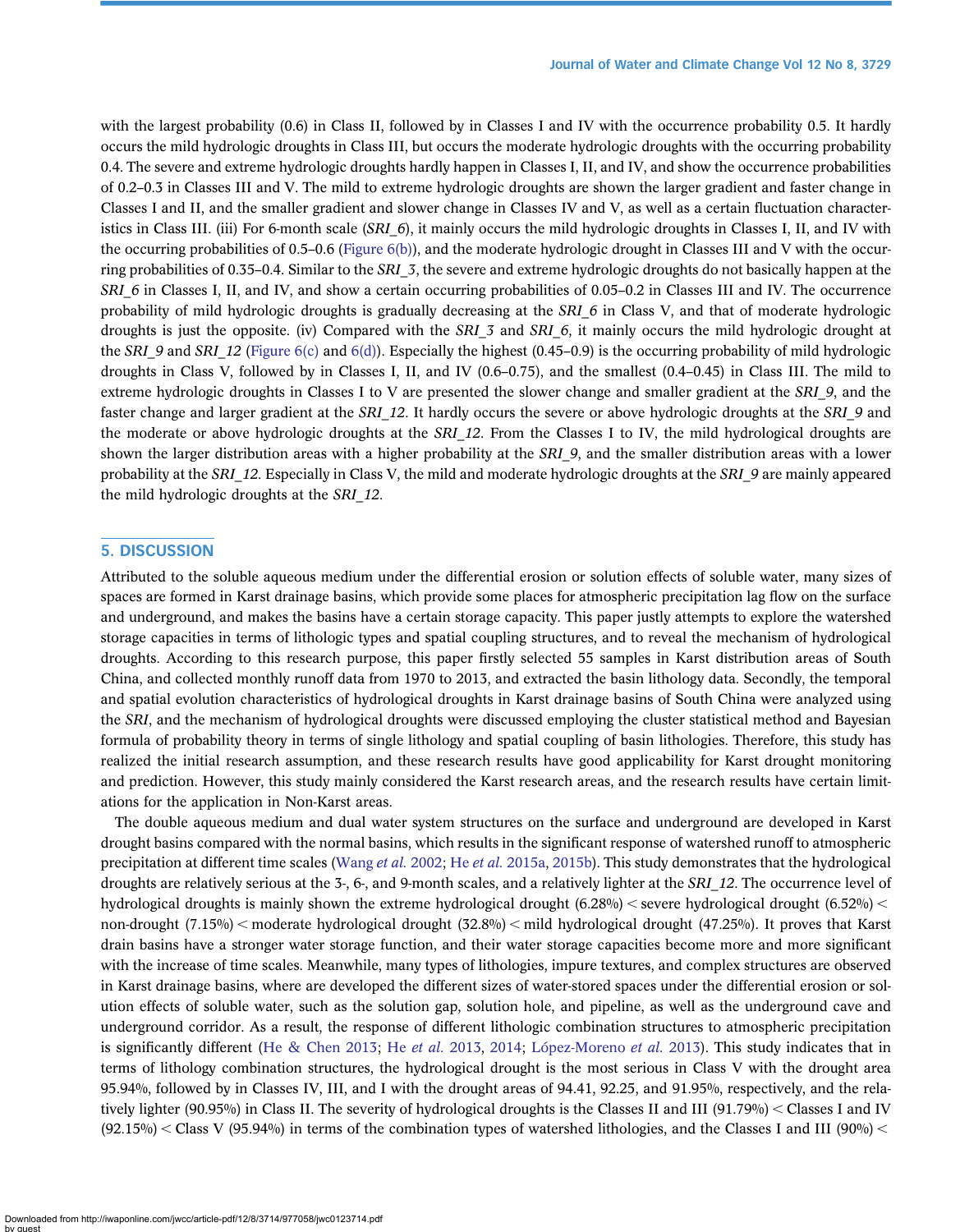Classes II and IV (92.2%) < Class V (95.94%) in terms of Karst lithologies. These conclusions are supported by He [et al.](#page-18-0) [\(2015b\)](#page-18-0).

The watershed lithologies are the material bases controlling the geomorphic development and soil formation. The different watershed lithologies are shown the different resistance abilities because their lithologic compositions, particle sizes, and composite structures have the larger differences, which promotes or inhibits the formation of water-stored spaces in Karst drainage basins. Therefore, the driving capacity of different watershed lithology types and spatial coupling structures to hydrological droughts have significant differences. This study shows that the driving probability of single lithology to hydrologic droughts is the Pt  $(0.15)$  < J, D and S  $(0.3)$  < T, O, and  $\varepsilon$   $(0.4)$  < K  $(0.45)$  < P and Z  $(0.5)$  < C  $(0.6)$  in the distribution areas of mild hydrologic droughts, the Pt  $(0.15) < \varepsilon$   $(0.2) < Z$   $(0.25) < I$ , D, S, O, P, and C  $(0.3) < T$   $(0.35) < K$   $(0.4)$  in the distribution areas of moderate hydrologic droughts, the C (0) < Pt, P, and T (0.05) < Z, O, and K (0.1) <  $\varepsilon$  < D (0.15) < J and S (0.2) in the distribution areas of severe hydrologic droughts, and the C (0) < O, K, and  $\varepsilon$  (0.05) < P, T, and Z (0.1) < J and  $S(0.15) < D(0.2) <$  Pt (0.6) in the distribution areas of extreme hydrologic droughts. On the whole, the O, C, and T  $(0.15)$  < Pt, Z,  $\varepsilon$ , D, and P (0.2) < S, J, and K (0.25). This may be that the O, C, and T, dominated by the soluble calcite, are easy to be formed the different sizes of water-stored spaces under the differential dissolution or erosion effects of soluble water, which enhances the watershed storage capacity and inhibits the occurrence of hydrologic droughts in a certain extent. On the contrary, the S, J, and K, dominated by the insoluble quartz, feldspar, and kaolinite, are difficult to be formed the water-stored spaces, which weakens the watershed storage capacity and promotes the occurrence of hydrologic droughts. Thus, this study shows that the driving probability of hydrological droughts is the Class II (0.15) < Class III (0.19) < Class IV  $(0.2)$  < Class I  $(0.22)$  < Class V  $(0.25)$  in terms of lithology combination structures, the Classes II and III  $(0.17)$  < Classes I and IV (0.22) < Class V (0.25) in terms of the composite types of watershed lithologies, and the Classes I and III (0.18) < Classes II and IV  $(0.2)$  < Class V  $(0.25)$  in terms of Karst lithologies. It means that under the differential erosion or solution effects of soluble water, the water-stored spaces formed in Karst Basins is the most, followed by in the Semi-Karst Basins, the least in the Non-Karst Basins. This further proves that the watershed storage capacity is the Non-Karst Basin  $(V)$  < Semi-Karst Basin (II and IV) < Karst Basin (I and III).

To sum up, the watershed runoff and atmospheric precipitation do not happen at the same time and have a certain lag in time. Its lag time and intensity are greatly affected by the watershed storage capacity. The Karst drainage basin has a certain storage capacity attributed to the Karst lithology with the solubility under the differential dissolution or erosion effects of soluble water. This study proves that there are the most water-stored spaces or the strongest storage capacity in the Limestone Karst Basin (II and III), followed by in the Dolomite Karst Basin (I and IV), the least water-stored spaces or the weakest storage capacity in the Non-Karst Basin (V). Similarly, the most water-stored spaces or the strongest storage capacity are found in the Karst Basin (I and III), followed by in the Semi-Karst Basin (II and IV), the least water-stored spaces or the weakest storage capacity in the Non-Karst Basin (V). Therefore, this study provides a technical guidance for Karst drought monitoring and warning and a theoretical basis for drought relief, and effectively promotes the development of hydrogeology.

# 6. CONCLUSION

The watershed lithology is an important component of basin underlying surfaces. The development of the landform and river system and the formation of watershed-stored spaces controlled by the watershed lithologic types and structures will promote or inhibit the occurrence of hydrological droughts. As analyzed above, the driven mechanisms of Karst lithologies and their composite structures to hydrological droughts can be summarized as follows:

- 1. There is few single lithologic type in Karst drainage basins, and two or more than lithologic types mixed. The basins could be divided into five types according to watershed lithology-combined structures, namely the Dolomite Karst Basin (I), Limestone Semi-Karst Basin (II), Limestone Karst Basin (III), Dolomite Semi-Karst Basin (IV), and Non-Karst Basin (V), respectively.
- 2. The hydrological droughts of Karst drainage basins in South China are widely distributed, and the drought intensities are gradually decreasing with the time scales increasing. Among them, the hydrological droughts are relatively serious at the SRI\_3, SRI\_6, and SRI\_9, and relatively lighter at the SRI\_12. It indicates that the effects of Karst drainage basins on the runoff regulations are more and more significant with the increase of time scales, and hydrologic drought intensities are more and more lighter. Meanwhile, the hydrological droughts from the west to east parts, South China are gradually aggravating with the north–south stripe distribution that is the most significant at the SRI\_3 and SRI\_6.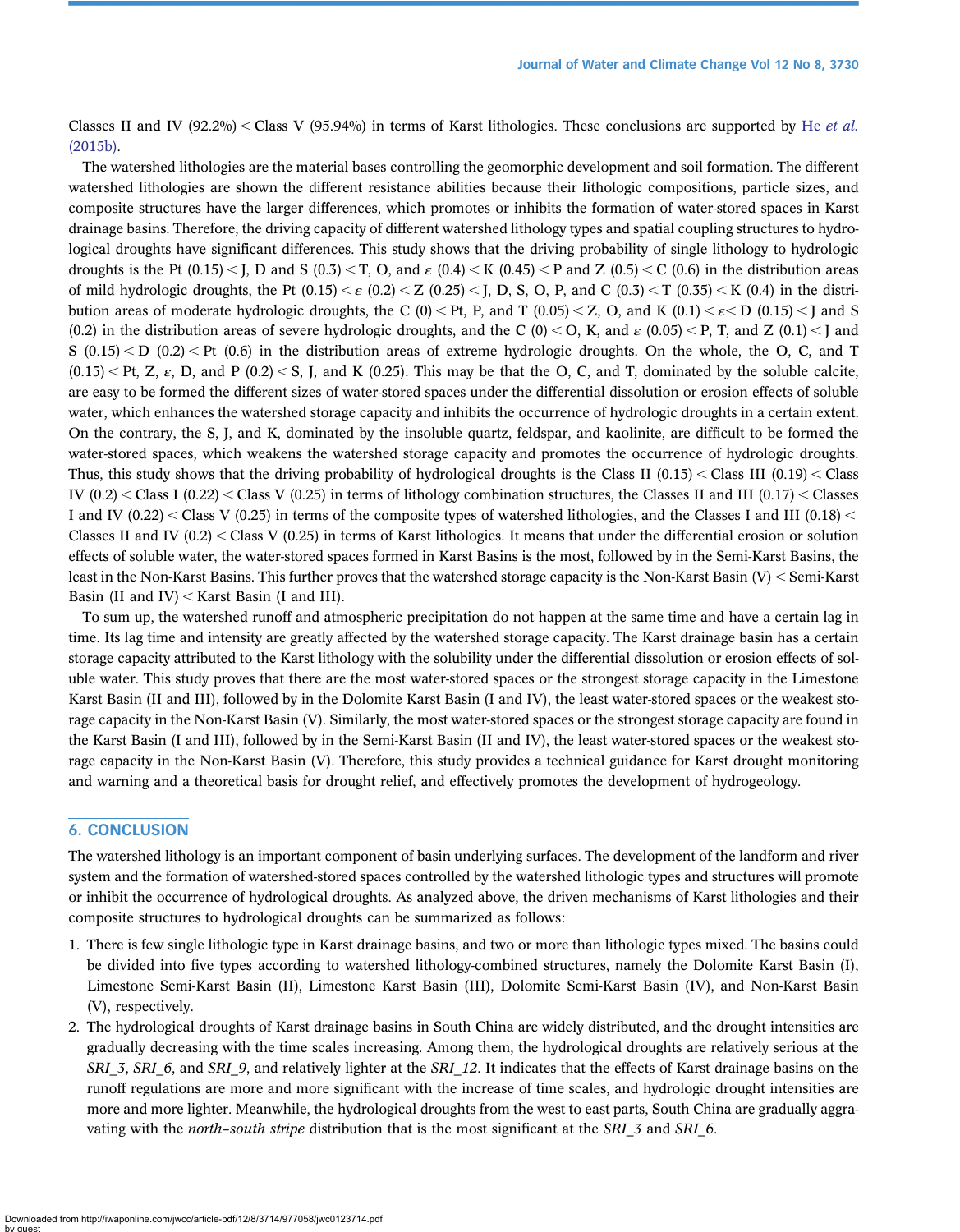<span id="page-17-0"></span>3. The driven effects of Karst basins on hydrologic droughts are closely related to the solubility of lithology. Hence, the occurrence probability of hydrological droughts is the O, C, and T  $(0.15) < Pt$ , Z,  $\varepsilon$ , D, and P  $(0.2) < S$ , J, and K  $(0.25)$ . The driven effects of different types of basins on hydrologic droughts have significant differences due to the different lithologic types and spatial coupling structures. Among them, it mainly occurs the mild and moderate hydrologic droughts at the SRI 3 and SRI  $6$ , and the mild or below hydrologic droughts at the SRI 9 and SRI 12. The occurrence probability of hydrological droughts is the Limestone Semi-Karst Basin  $(II, 0.15)$  < Limestone Karst Basin  $(III, 0.19)$  < Dolomite Semi-Karst Basin (IV,  $0.2$ ) < Dolomite Karst Basin (I,  $0.22$ ) < Non-Karst Basin (V, 0.25) in terms of basin types, the Limestone Karst Basin (II, III,  $0.17$ ) < Dolomite Karst Basin (I, IV,  $0.22$ ) < Non-Karst Basin (V,  $0.25$ ) in terms of composite structures of basin lithologies, and the Karst Basin  $(I, III, 0.18) <$  Semi-Karst Basin  $(II, IV, 0.2) <$  Non-Karst Basin  $(V, 0.25)$  in terms of Karst lithologies, respectively.

# ACKNOWLEDGEMENTS

This study was supported by the Natural Science Foundation of China (41471032; u1612441); the Natural and Scientific Research Fund of Guizhou Water Resources Department (KT201402); the Natural and Scientific Fund of Guizhou Science and Technology Agency (QKH J [2010] No. 2026, QKH J [2013] No. 2208); 2015 Doctor Scientific Research Startup Project of Guizhou Normal University.

# DATA AVAILABILITY STATEMENT

All relevant data are included in the paper or its Supplementary Information.

## **REFERENCES**

- Abebe, A. & Foerch, G. 2008 [Stochastic simulation of the severity of hydrological drought](http://dx.doi.org/10.1111/j.1747-6593.2007.00080.x). Water and Environment Journal 22 (1), 2-10. https://doi.org/10.1111/j.1747-6593.2007.00080.x.
- Ding, Y. B., Xu, J. T. & Wang, X. W. 2021 [Propagation of meteorological to hydrological drought for different climate regions in China.](http://dx.doi.org/10.1016/j.jenvman.2021.111980) Journal of Environmental Management 283, 1–12.
- Feng, G. 1993 An analysis of frequency of critical drought duration in independent hydrologic series. Agricultural Research in the Arid Areas 11 (3), 60–68.
- Feng, G. 1994 A study on probability distribution of critical hydrologic drought durations using the methods of analytic and simulation. Acta Geographica Sinica 49 (5), 457–468.
- Feng, G. 1995 [An analysis frequency of critical hydrologic drought duration.](http://dx.doi.org/10.13243/j.cnki.slxb.1995.06.006) Shuili Xuebao 6, 37-41. doi:10.13243/j.cnki.slxb.1995.06.006.
- Feng, P. & Jia, H. 1997 Investigation on forecasting model of hydrological drought in water supply systems. Journal of Tianjin University 30 (3), 337–342.
- Feng, P. & Wang, R. 1997 Investigation on the time fractal of hydrologic drought. Water Conservancy and Hydropower Technology 11, 48–51.
- Firoz, A. B. M., Nauditt, A. & Fink, M. 2018 [Quantifying human impacts on hydrological drought using a combined modelling approach in a](http://dx.doi.org/10.5194/hess-22-547-2018) [tropical river basin in central Vietnam](http://dx.doi.org/10.5194/hess-22-547-2018). Hydrology and Earth System Sciences 22, 547–565. https://doi.org/10.5194/hess-22-547-2018.
- Fleig, A., Tallaksen, L. & Hisdal, H. 2011 [Regional hydrological drought in north-western Europe: linking a new Regional Drought Area](http://dx.doi.org/10.1002/hyp.7644) [Index with weather types.](http://dx.doi.org/10.1002/hyp.7644) Hydrological Processes 25, 1163–1179. https://doi.org/10.1002/hyp.7644.
- Guven, O. 1983 A simplifi[ed semiempirical approach to probabilities of extreme hydrologic droughts](http://dx.doi.org/10.1029/WR019i002p00441). Water Resource Research 19 (2), 441–453. https://doi.org/10.1029/WR019i002p00441.
- Hao, Z., Hao, F., Singh, V., Sun, A. Y. & Xia, Y. 2016 [Probabilistic prediction of hydrologic drought using a conditional probability approach](http://dx.doi.org/10.1016/j.jhydrol.2016.09.048) [based on the meta-Gaussian model](http://dx.doi.org/10.1016/j.jhydrol.2016.09.048). Journal of Hydrology 542, 772–780. https://doi.org/10.1016/j.jhydrol.2016.09.048H.
- He, Z. & Chen, X. 2013 The hydrological drought simulating in Karst Basin based on coupled soil factors—taking Guizhou Province as a case. Scientia Geographica Sinica 33 (6), 724–734.
- He, Z., Chen, X., Liang, H., Huang, F. & Zhao, F. 2012 Quantitative remote sensing monitoring and analysis of Karst water resources based on NDVI – taking Guizhou Province as a case. Research of Soil and Water Conservation 19 (3), 161-165.
- He, Z., Chen, X. & Liang, H. 2013 [The hydrological drought analysis of the Karst Basin based on the soil systematic structure](http://dx.doi.org/10.11849/zrzyxb.2013.10.008)—taking [Guizhou Province as a case.](http://dx.doi.org/10.11849/zrzyxb.2013.10.008) Journal of Natural Resource 28 (10), 1731–1741. https://doi.org/10.11849/zrzyxb.2013.10.008.
- He, Z., Chen, X. & Liang, H. 2014 Study on spatial pattern of land-using types and hydrologic droughts for typical Karst Basin of Guizhou Province. Journal of China Hydrology 34 (1), 20–25.
- He, F., Hu, C., Wang, J. & Wang, Y. 2015a Analysis of meteorological and hydrological drought in the Yellow River Basin during the past 50 years based on SPI and SDI. Geography and Geo-Information Science 31 (3), 69-75.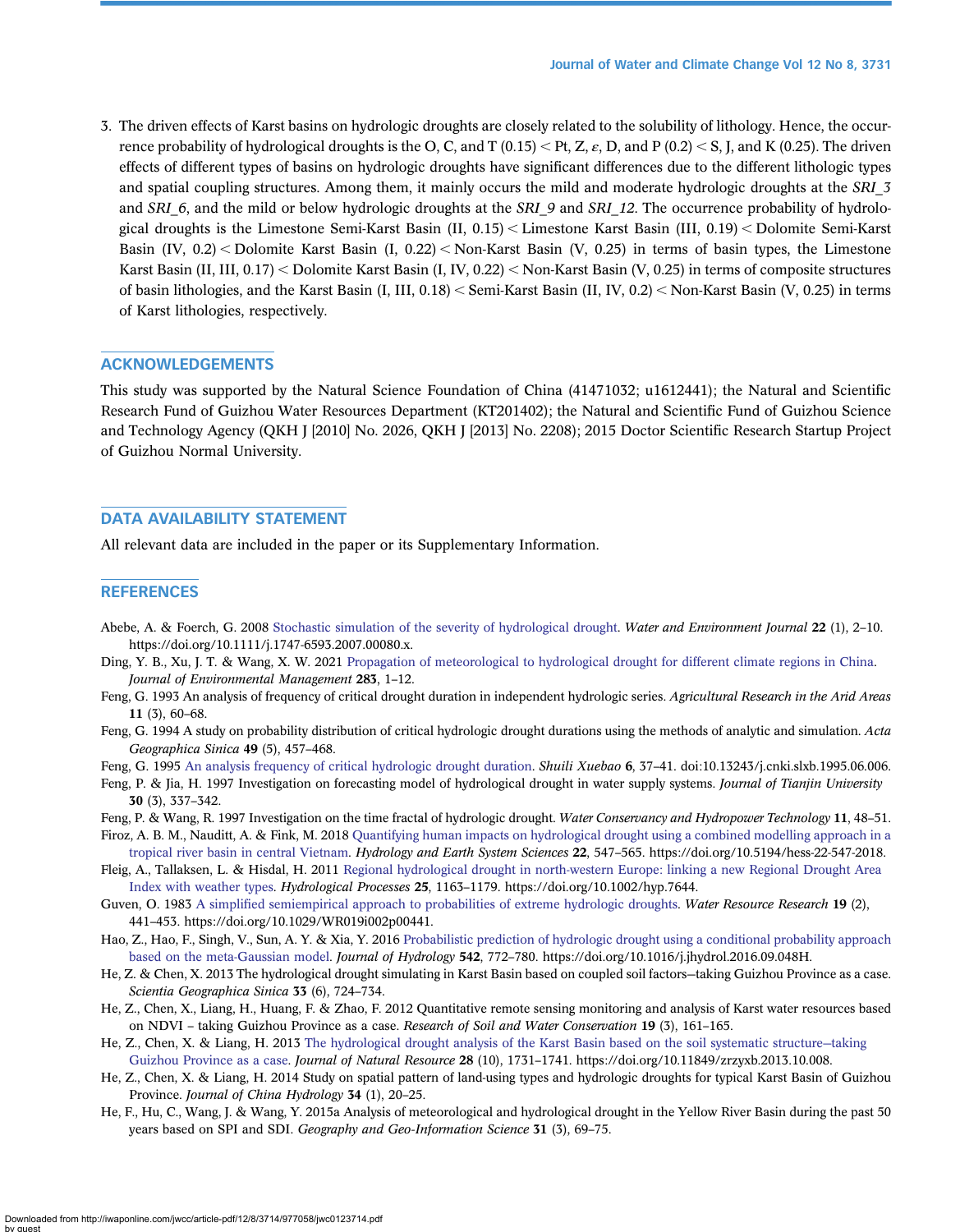- <span id="page-18-0"></span>He, Z., Chen, X. & Liang, H. 2015b [Studies on the mechanism of watershed hydrologic droughts based on the combined structure of typical](http://dx.doi.org/10.3969/j.issn.0563-5020.2015.01.023) [Karst lithologys.](http://dx.doi.org/10.3969/j.issn.0563-5020.2015.01.023) Chinese Journal of Geology 50 (1), 340–353. https://doi.org/10.3969/j.issn.0563-5020.2015.01.023.
- He, Z., Ling, H., Yang, Z., Huang, F. & Zeng, X. 2018a Temporal–[spatial evolution of the hydrologic drought characteristics of the karst](http://dx.doi.org/10.1016/j.jag.2017.08.010) [drainage basins in South China](http://dx.doi.org/10.1016/j.jag.2017.08.010). International Journal of Applied Earth Observation and Geoinformation 64 (2), 22–30. http://dx.doi. org/10.1016/j.jag.2017.08.010.
- He, Z., Ling, H. & Yang, Z., Huang, F. & Zeng, X. 2018b [Water system characteristics of Karst River Basins in South China and their driving](http://dx.doi.org/10.1007/s11069-018-3275-2) [mechanisms of hydrological drought.](http://dx.doi.org/10.1007/s11069-018-3275-2) Natural Hazards 92, 1155-1178. https://doi.org/10.1007/s11069-018-3275-2.
- Hisdal, H. & Tallaksen, L. M. 2003 [Estimation of regional meteorological and hydrological drought characteristics: a case study for Denmark](http://dx.doi.org/10.1016/S0022-1694(03)00233-6). Journal of Hydrology 281 (3), 230–247. https://doi.org/10.1016/S0022-1694(03)00233-6.
- Jehanzaib, M., Shah, S. A. & Yoo, J. 2020 [Investigating the impacts of climate change and human activities on hydrological drought using](http://dx.doi.org/10.1016/j.jhydrol.2020.125052) [non-stationary approaches.](http://dx.doi.org/10.1016/j.jhydrol.2020.125052) Journal of Hydrology 588 (2020), 125052. https://doi.org/10.1016/j.jhydrol.2020.125052.
- Jiao, S. & Liang, H. 2002 The research on the relationship between drainage basins' landforms and its lithologic features in Karst region—a case study in Guizhou Province. Carsologica Sinica 21 (2), 95–100.
- Kang, Q. & Guo, F. 1991 A study on the relation of hydrologic drought and soil water movement. Journal of North China Institute of Water Conservancy and Hydroelectric Power 2, 11–16.
- Kim, T. W. & Valdés, J. B. 2006 [Nonparametric approach for bivariate drought characterization using Palmer Drought Index.](http://dx.doi.org/10.1061/(ASCE)1084-0699(2006)11:2(134)) Journal of Hydrologic Engineering 11 (2), 134–143.
- Leng, G. Y., Tang, Q. H. & Scott, R. B. 2015 [Climate change impacts on meteorological, agricultural and hydrological droughts in China](http://dx.doi.org/10.1016/j.gloplacha.2015.01.003). Global and Planetary Change 126, 23–34. http://dx.doi.org/10.1016/j.gloplacha.2015.01.003.
- Li, Y., He, J. & Li, X. 2016 [Hydrological and meteorological droughts in the Red River Basin of Yunnan Province based on SPEI and SDI](http://dx.doi.org/10.18306/dlkxjz.2016.06.009) [indices.](http://dx.doi.org/10.18306/dlkxjz.2016.06.009) Progress in Geography 35 (6), 758–767. https://doi.org/H10.18306/dlkxjz.2016.06.009.
- Liang, H. 1995 Effect analysis of hydrogeomorphologic making flood peak in Karst drainage basin. Carsologica Sinica 14 (3), 223–229.
- Liang, H. 1997 Preliminary study on the characteristics of flood discharge and low flow influenced by the scale of Karst drainage basin exampled by the rivers in Guizhou Province. Carsologica Sinica 16 (2), 121–129.
- Liang, H. & Wang, J. 1998 A relative analysis between the lithological features and characteristics of flood discharge and low flow in Karst district – case study of the rivers, Guizhou Province. Carsologica Sinica 17 (1), 67–73.
- Liao, J., Wang, W. & Ding, J. 2007 Comprehensive assessment of water quality on main rivers in Sichuan by Bayes method. Journal of Sichuan Normal University (Natural Science) 30 (4), 519–522.
- Liu, L., Yang, H., Christopher, N., Yong, B., Shafer, M. A., Riley, R. & Hocker, J. E. 2012 [Hydro-climatological drought analyses and](http://dx.doi.org/10.1007/s11269-012-0044-y) [projections using meteorological and hydrological drought indices: a case study in Blue River Basin, Oklahoma](http://dx.doi.org/10.1007/s11269-012-0044-y). Water Resources Management 26, 2761–2779. https://doi.org/H10.1007/s11269-012-0044-y.
- Liu, X. L., Xu, X. H. & Yu, M. X. 2016 [Hydrological drought forecasting and assessment based on the Standardized Stream Index in the](http://dx.doi.org/10.1016/j.proeng.2016.07.576) [Southwest China](http://dx.doi.org/10.1016/j.proeng.2016.07.576). Procedia Engineering 154, 733–737.
- López-Moreno, J. I., Vicente-Serrano, S. M. & Zabalza, J. 2013 [Hydrological response to climate variability at different time scales: a study in](http://dx.doi.org/10.1016/j.jhydrol.2012.11.028) [the Ebro Basin.](http://dx.doi.org/10.1016/j.jhydrol.2012.11.028) Journal of Hydrology 477, 175–188. http://dx.doi.org/10.1016/j.jhydrol.2012.11.028.
- Ma, M. & Song, S. 2010 Elliptical copulas for drought characteristics analysis of Xi'an gauging station. Journal of China Hydrology 30 (4), 36–42.
- Modarres, R. Z. & Sarhadi, A. 2010 [Frequency distribution of extreme hydrologic drought of southeastern semiarid region, Iran](http://dx.doi.org/10.1061/(ASCE)HE.1943-5584.0000186). Journal of Hydrologic Engineering 15 (4), 255–264. http://dx.doi.org/1084-0699/2010/4-255–264/\$25.00.
- Mondal, A. & Mujumdar, P. 2015 [Return levels of hydrologic droughts under climate change.](http://dx.doi.org/10.1016/j.advwatres.2014.11.005) Advances in Water Resources 75, 67–79. https://doi.org/10.1016/j.advwatres.2014.11.005.
- Nalbantis, Ι. & Tsakiris, G. 2009 [Assessment of hydrological drought revisited.](http://dx.doi.org/10.1007/s11269-008-9305-1) Water Resources Management 23 (5), 881–897. https://doi. org/10.1007/s11269-008-9305-1.
- Nyabeze, W. R. 2004 [Estimating and interpreting hydrological drought indices using a selected catchment in Zimbabwe](http://dx.doi.org/10.1016/j.pce.2004.09.018). Physics and Chemistry of the Earth 29, 1173–1180. https://doi.org/10.1016/j.pce.2004.09.018.
- Panu, U. S. & Sharma, T. C. 2009 [Analysis of annual hydrological droughts: the case of northwest Ontario, Canada](http://dx.doi.org/10.1623/hysj.54.1.29). Hydrological Sciences Journal 54 (1), 29–42.
- Ren, L., Shen, H., Yuan, F. & Zhao, C. 2016 [Hydrological drought characteristics in the Weihe catchment in a changing environment](http://dx.doi.org/H10.14042/j.cnki.32.1309.2016.04.002). Advances in Water Science 27 (4), 492–500. https://doi.org/H10.14042/j.cnki.32.1309.2016.04.002.
- Rudd, A. C., Bell, V. A. & Kay, A. L. 2017 [National-scale analysis of simulated hydrological droughts \(1891](http://dx.doi.org/10.1016/j.jhydrol.2017.05.018)–2015). *Journal of Hydrology* 550, 368–385. http://dx.doi.org/10.1016/j.jhydrol.2017.05.018.
- Ryu, J. H., Svoboda, M. D. & Lenters, J. D. 2010 [Potential extents for ENSO-driven hydrologic drought forecasts in the United States.](http://dx.doi.org/10.1007/s10584-009-9705-0) Climatic Change 101, 575–597. https://doi.org/10.1007/s10584-009-9705-0.
- Seibert, M., Merz, B. & Apel, H. 2017 [Seasonal forecasting of hydrological drought in the Limpopo Basin: a comparison of statistical](http://dx.doi.org/10.5194/hess-21-1611-2017) [methods](http://dx.doi.org/10.5194/hess-21-1611-2017). Hydrology and Earth System Sciences 21, 1611–1629. https://doi.org/10.5194/hess-21-1611-2017.
- Sen, Z. 1977 [Run-sums of annual](http://dx.doi.org/10.1016/0022-1694(77)90009-9) flow series. Journal of Hydrology 35 (3), 311–324. https://doi.org/10.1016/0022-1694(77)90009-9.
- Sen, Z. 1990 [Critical drought analysis by second-order Markov chain](http://dx.doi.org/10.1016/0022-1694(90)90149-R). Journal of Hydrology 120, 183–202. https://doi.org/10.1016/0022- 1694(90)90149-R.

Downloaded from http://iwaponline.com/jwcc/article-pdf/12/8/3714/977058/jwc0123714.pdf by guest